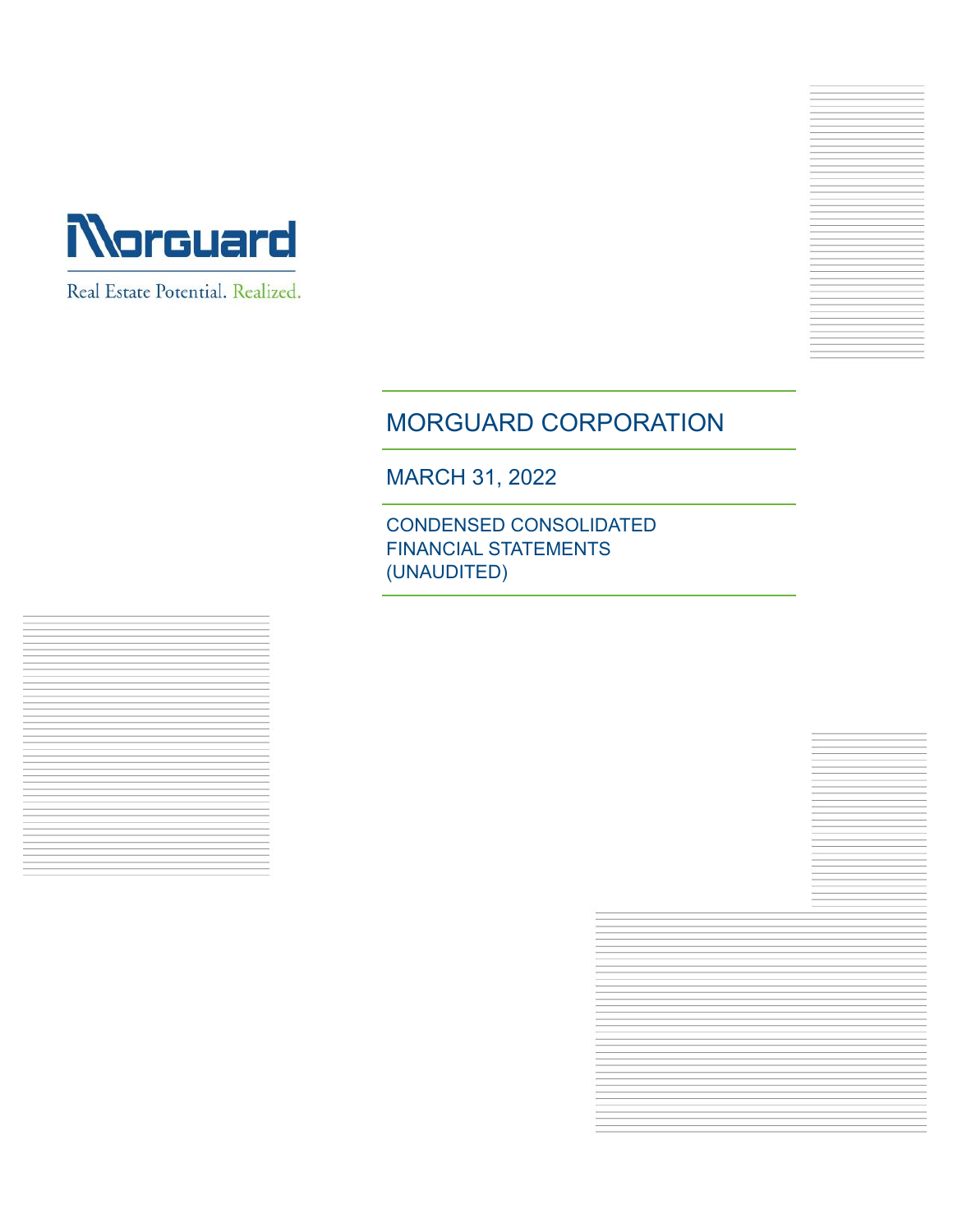# BALANCE SHEETS

In thousands of Canadian dollars

| As at                                                     | <b>Note</b>    | <b>March 31, 2022</b> | December 31, 2021 |
|-----------------------------------------------------------|----------------|-----------------------|-------------------|
| <b>ASSETS</b>                                             |                |                       |                   |
| Non-current assets                                        |                |                       |                   |
| Real estate properties                                    | 4              | \$10,424,060          | \$10,244,875      |
| Hotel properties                                          | 5              | 434,982               | 457,153           |
| Equity-accounted and other fund investments               | 6              | 139,709               | 144,208           |
| Other assets                                              | $\overline{7}$ | 362,806               | 360,848           |
|                                                           |                | 11,361,557            | 11,207,084        |
| <b>Current assets</b>                                     |                |                       |                   |
| Amounts receivable                                        | 8              | 74,090                | 70,161            |
| Prepaid expenses and other                                |                | 72,718                | 41,642            |
| Cash                                                      |                | 165,536               | 173,656           |
|                                                           |                | 312,344               | 285,459           |
| Real estate properties held for sale                      | 4              | 124,174               |                   |
|                                                           |                | \$11,798,075          | \$11,492,543      |
| <b>LIABILITIES AND EQUITY</b>                             |                |                       |                   |
| <b>Non-current liabilities</b>                            |                |                       |                   |
| Mortgages payable                                         | 9              | \$3,621,653           | \$3,971,697       |
| Debentures payable                                        | 10             | 714,537               | 795,319           |
| Lease liabilities                                         | 12             | 166,042               | 166,531           |
| Morguard Residential REIT units                           | 11             | 549,429               | 496,024           |
| Deferred income tax liabilities                           |                | 844,377               | 784,776           |
|                                                           |                | 5,896,038             | 6,214,347         |
| <b>Current liabilities</b>                                |                |                       |                   |
| Mortgages payable                                         | 9              | 930,610               | 656,271           |
| Debentures payable                                        | 10             | 283,540               | 199,830           |
| Accounts payable and accrued liabilities                  | 13             | 263,786               | 240,309           |
| <b>Bank indebtedness</b>                                  | 14             | 9,907                 | 8,039             |
|                                                           |                | 1,487,843             | 1,104,449         |
| Mortgages payable on real estate properties held for sale | 9              | 36,369                |                   |
| <b>Total liabilities</b>                                  |                | 7,420,250             | 7,318,796         |
| <b>EQUITY</b>                                             |                |                       |                   |
| Shareholders' equity                                      |                | 3,814,636             | 3,632,176         |
| Non-controlling interest                                  |                | 563,189               | 541,571           |
| <b>Total equity</b>                                       |                | 4,377,825             | 4,173,747         |
|                                                           |                | \$11,798,075          | \$11,492,543      |

#### **Contingencies** 24

*See accompanying notes to the condensed consolidated financial statements.*

#### **On behalf of the Board:**

*(Signed) "K. Rai Sahi" (Signed) "Bruce K. Robertson"* 

K. Rai Sahi, **Bruce K. Robertson**,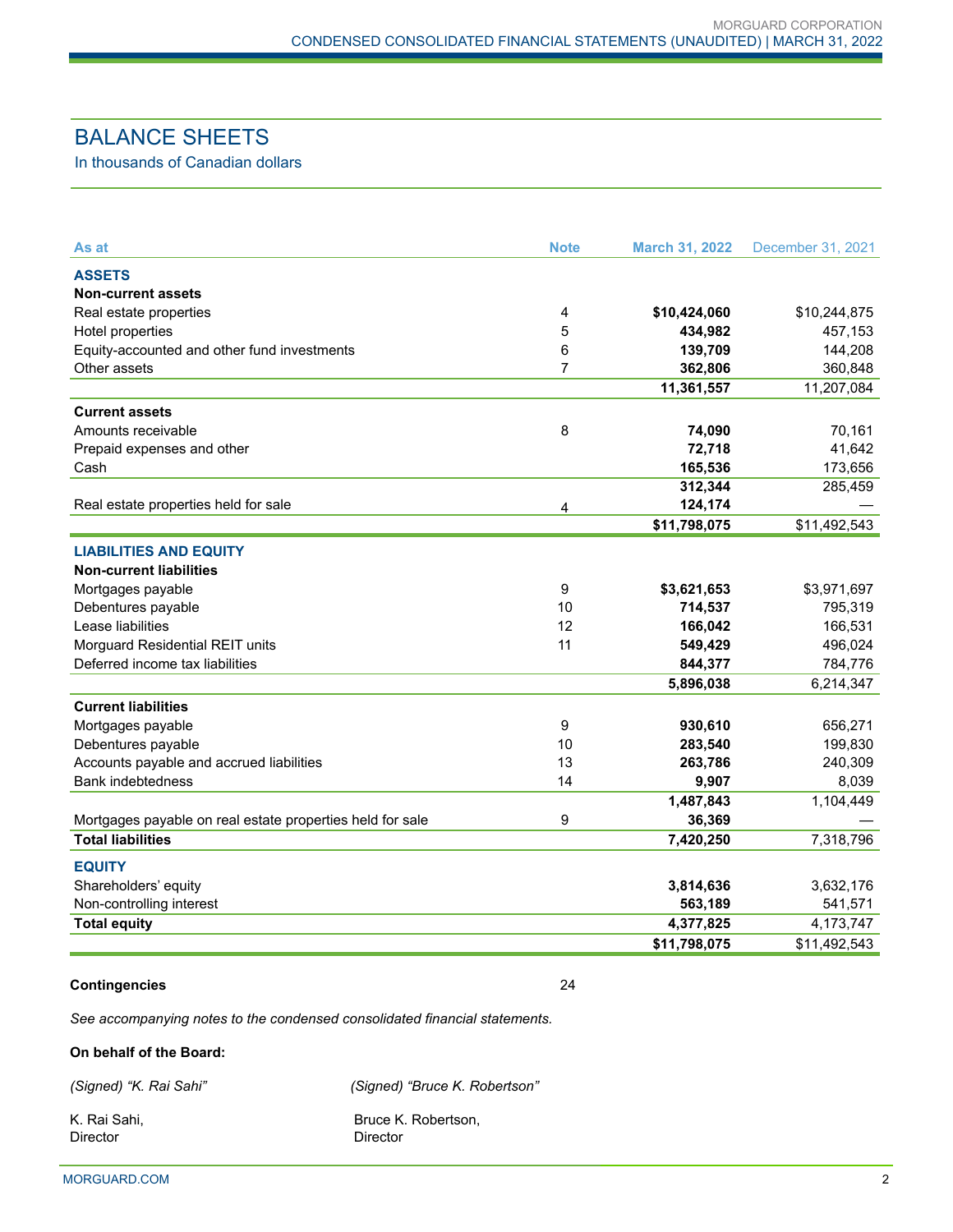# STATEMENTS OF INCOME

In thousands of Canadian dollars, except per common share amounts

| For the three months ended March 31          | <b>Note</b> | 2022      | 2021      |
|----------------------------------------------|-------------|-----------|-----------|
| Revenue from real estate properties          | 16          | \$222,593 | \$211,364 |
| Revenue from hotel properties                | 16          | 28,051    | 22,148    |
| Property operating expenses                  |             |           |           |
| Property operating costs                     | 8           | (54, 841) | (47,061)  |
| <b>Utilities</b>                             |             | (16,998)  | (15, 221) |
| <b>Realty taxes</b>                          |             | (70, 911) | (66, 666) |
| Hotel operating expenses                     | 8           | (27, 803) | (18,090)  |
| Net operating income                         |             | 80,091    | 86,474    |
| <b>OTHER REVENUE</b>                         |             |           |           |
| Management and advisory fees                 | 16          | 10,262    | 10,126    |
| Interest and other income                    |             | 4,031     | 3,324     |
|                                              |             | 14,293    | 13,450    |
| <b>EXPENSES</b>                              |             |           |           |
| Interest                                     | 17          | 54,884    | 55,966    |
| Property management and corporate            | 8, 15(b)    | 20,514    | 19,296    |
| Amortization of hotel properties and other   |             | 6,745     | 8,358     |
|                                              |             | 82,143    | 83,620    |
| <b>OTHER INCOME</b>                          |             |           |           |
| Fair value gain, net                         | 18          | 280,012   | 38,926    |
| Equity income from investments               | 6           | 802       | 429       |
| Other income                                 | 19          | 2,106     | 2,024     |
|                                              |             | 282,920   | 41,379    |
| Income before income taxes                   |             | 295,161   | 57,683    |
| Provision for income taxes                   | 21          |           |           |
| Current                                      |             | 551       | 832       |
| Deferred                                     |             | 62,899    | 38,903    |
|                                              |             | 63,450    | 39,735    |
| Net income for the period                    |             | \$231,711 | \$17,948  |
| Net income attributable to:                  |             |           |           |
| Common shareholders                          |             | \$206,269 | \$15,155  |
| Non-controlling interest                     |             | 25,442    | 2,793     |
|                                              |             | \$231,711 | \$17,948  |
| Net income per common share attributable to: |             |           |           |
| Common shareholders - basic and diluted      | 22          | \$18.58   | \$1.37    |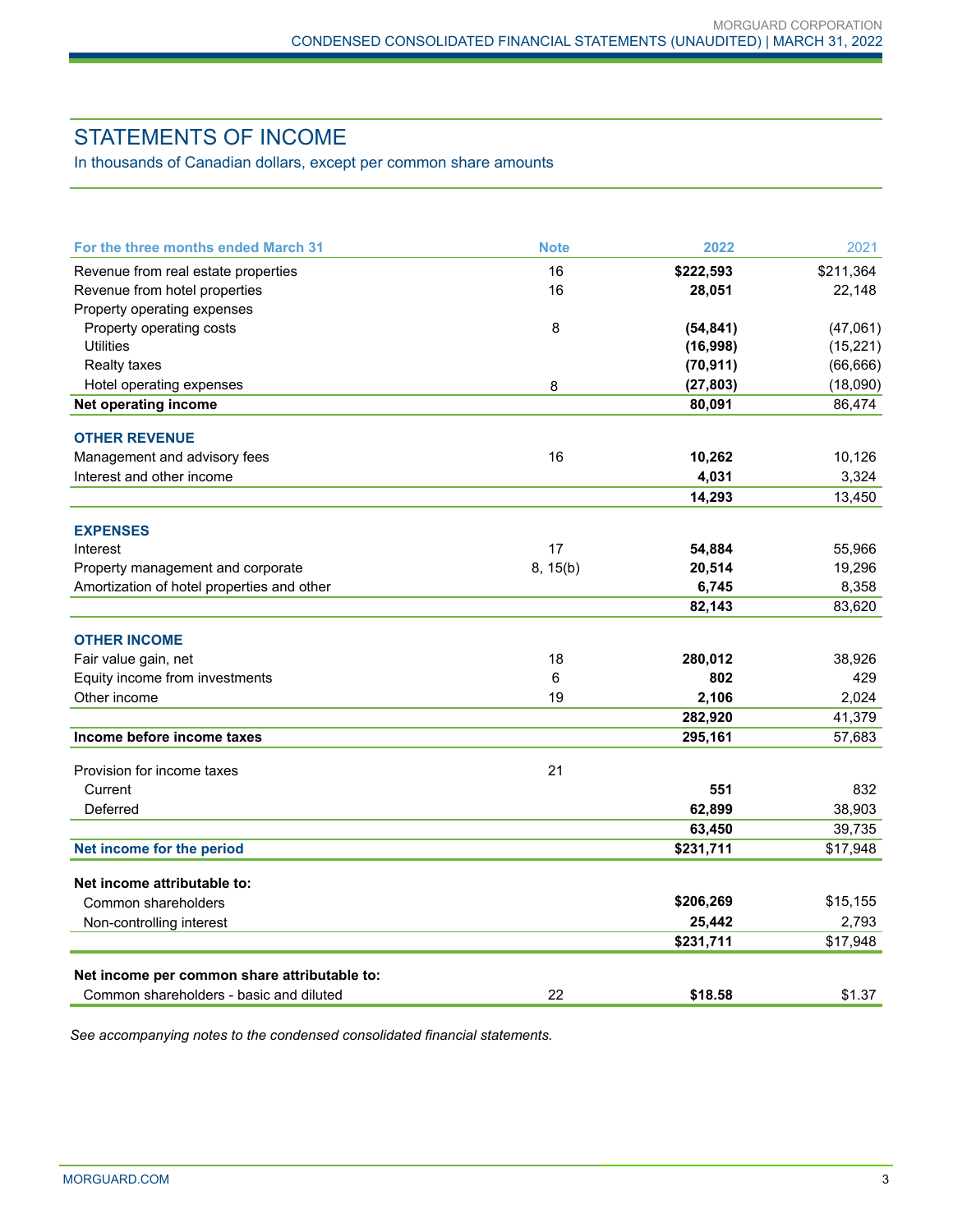# STATEMENTS OF COMPREHENSIVE INCOME

In thousands of Canadian dollars

| For the three months ended March 31                             | 2022      | 2021      |
|-----------------------------------------------------------------|-----------|-----------|
| Net income for the period                                       | \$231,711 | \$17,948  |
| <b>OTHER COMPREHENSIVE LOSS</b>                                 |           |           |
| Items that may be reclassified subsequently to net income:      |           |           |
| Unrealized foreign currency translation loss                    | (30, 483) | (18, 774) |
| Deferred income tax recovery                                    | 4,325     | 843       |
|                                                                 | (26, 158) | (17, 931) |
|                                                                 |           |           |
| Items that will not be reclassified subsequently to net income: |           |           |
| Actuarial gain on defined benefit pension plans                 | 3,883     | 13,856    |
| Deferred income tax provision                                   | (1,029)   | (3,619)   |
|                                                                 | 2,854     | 10,237    |
| Other comprehensive loss                                        | (23, 304) | (7,694)   |
| Total comprehensive income for the period                       | \$208,407 | \$10,254  |
|                                                                 |           |           |
| Total comprehensive income attributable to:                     |           |           |
| Common shareholders                                             | \$184,118 | \$8,351   |
| Non-controlling interest                                        | 24,289    | 1,903     |
|                                                                 | \$208,407 | \$10,254  |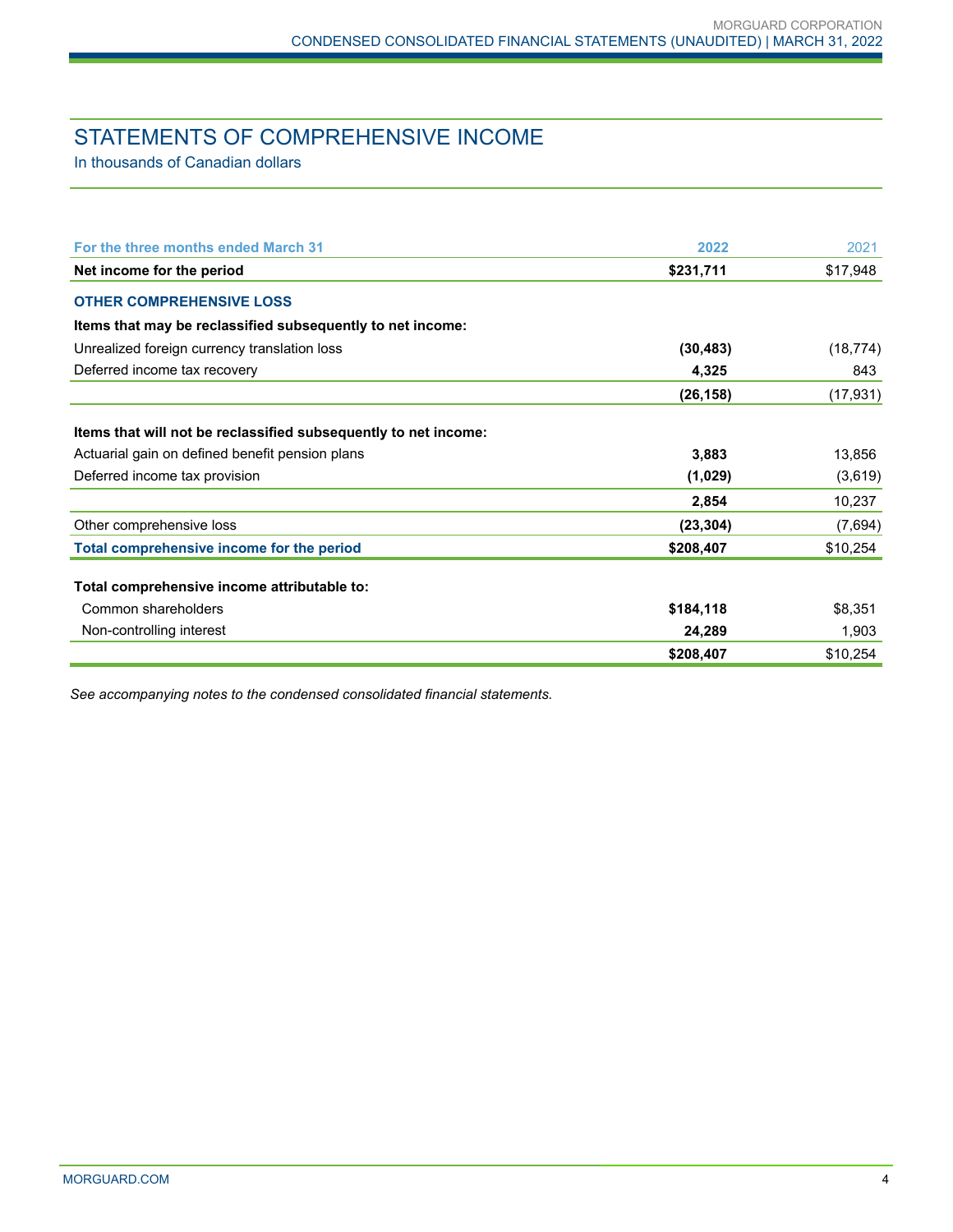# STATEMENTS OF CHANGES IN SHAREHOLDERS' EQUITY

In thousands of Canadian dollars

|                                                            | <b>Note</b> | <b>Retained</b><br><b>Earnings</b> | <b>Accumulated</b><br><b>Other</b><br><b>Comprehensive</b><br><b>Income</b> | <b>Share</b><br><b>Capital</b> | Total<br><b>Shareholders'</b><br><b>Equity</b> | Non-<br>controlling<br><b>Interest</b> | <b>Total</b> |
|------------------------------------------------------------|-------------|------------------------------------|-----------------------------------------------------------------------------|--------------------------------|------------------------------------------------|----------------------------------------|--------------|
| Shareholders' equity, January 1, 2021                      |             | \$3,109,092                        | \$162,318                                                                   | \$100,942                      | \$3,372,352                                    | \$540,346                              | \$3,912,698  |
| Changes during the period:                                 |             |                                    |                                                                             |                                |                                                |                                        |              |
| Net income                                                 |             | 15,155                             |                                                                             |                                | 15,155                                         | 2,793                                  | 17,948       |
| Other comprehensive loss                                   |             |                                    | (6,804)                                                                     |                                | (6,804)                                        | (890)                                  | (7,694)      |
| <b>Dividends</b>                                           |             | (1,665)                            |                                                                             |                                | (1,665)                                        |                                        | (1,665)      |
| <b>Distributions</b>                                       |             |                                    |                                                                             |                                |                                                | (2, 334)                               | (2, 334)     |
| Issuance of common shares                                  |             |                                    |                                                                             | 23                             | 23                                             |                                        | 23           |
| Repurchase of common shares                                |             | (926)                              |                                                                             | (81)                           | (1,007)                                        |                                        | (1,007)      |
| Tax impact of increase in subsidiary<br>ownership interest |             | (25)                               |                                                                             |                                | (25)                                           |                                        | (25)         |
| Shareholders' equity, March 31, 2021                       |             | \$3,121,631                        | \$155,514                                                                   | \$100,884                      | \$3,378,029                                    | \$539,915                              | \$3,917,944  |
| Changes during the period:                                 |             |                                    |                                                                             |                                |                                                |                                        |              |
| Net income                                                 |             | 234,605                            |                                                                             |                                | 234,605                                        | 4,068                                  | 238,673      |
| Other comprehensive income                                 |             |                                    | 24,439                                                                      |                                | 24,439                                         | 612                                    | 25,051       |
| <b>Dividends</b>                                           |             | (4,995)                            |                                                                             |                                | (4,995)                                        |                                        | (4,995)      |
| <b>Distributions</b>                                       |             |                                    |                                                                             |                                |                                                | (7, 237)                               | (7, 237)     |
| Issuance of common shares                                  |             |                                    |                                                                             | 45                             | 45                                             |                                        | 45           |
| Equity component of debentures                             |             |                                    |                                                                             |                                |                                                | 4,213                                  | 4,213        |
| Tax impact of increase in subsidiary<br>ownership interest |             | 53                                 |                                                                             |                                | 53                                             |                                        | 53           |
| Shareholders' equity, December 31, 2021                    |             | \$3,351,294                        | \$179,953                                                                   | \$100,929                      | \$3,632,176                                    | \$541,571                              | \$4,173,747  |
| Changes during the period:                                 |             |                                    |                                                                             |                                |                                                |                                        |              |
| Net income                                                 |             | 206,269                            |                                                                             |                                | 206,269                                        | 25,442                                 | 231,711      |
| Other comprehensive loss                                   |             |                                    | (22, 151)                                                                   |                                | (22, 151)                                      | (1, 153)                               | (23, 304)    |
| <b>Dividends</b>                                           | 15(a)       | (1,665)                            |                                                                             |                                | (1,665)                                        |                                        | (1,665)      |
| <b>Distributions</b>                                       |             |                                    |                                                                             |                                |                                                | (2,671)                                | (2,671)      |
| Issuance of common shares                                  | 15(a)       |                                    |                                                                             | 7                              | 7                                              |                                        | 7            |
| Shareholders' equity, March 31, 2022                       |             | \$3,555,898                        | \$157,802                                                                   | \$100,936                      | \$3,814,636                                    | \$563,189                              | \$4,377,825  |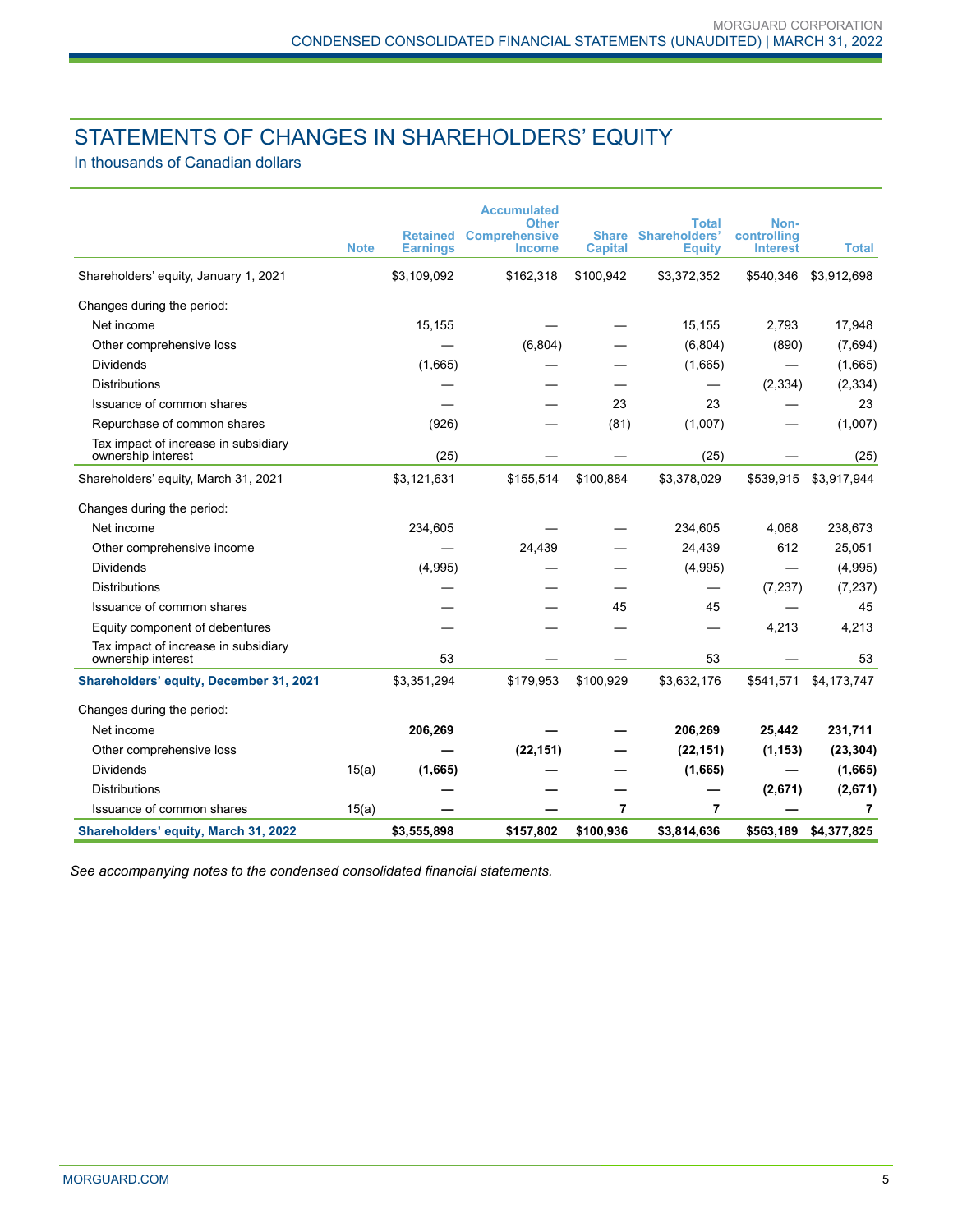# STATEMENTS OF CASH FLOWS

In thousands of Canadian dollars

| For the three months ended March 31                            | <b>Note</b> | 2022       | 2021      |
|----------------------------------------------------------------|-------------|------------|-----------|
| <b>OPERATING ACTIVITIES</b>                                    |             |            |           |
| Net income for the period                                      |             | \$231,711  | \$17,948  |
| Add items not affecting cash                                   | 23(a)       | (176, 731) | 34,539    |
| Distributions from equity-accounted and other fund investments | 6           | 2,191      | 1,242     |
| Additions to tenant incentives and leasing commissions         | 4           | (1, 816)   | (1, 391)  |
| Net change in operating assets and liabilities                 | 23(b)       | (45, 892)  | (11, 461) |
| Cash provided by operating activities                          |             | 9,463      | 40,877    |
| <b>INVESTING ACTIVITIES</b>                                    |             |            |           |
| Additions to real estate properties and tenant improvements    | 4           | (11, 427)  | (7,956)   |
| Additions to hotel properties                                  | 5           | (689)      | (2,614)   |
| Additions to capital and intangible assets                     |             | (232)      | (106)     |
| Investment in properties under development                     | 4           | (2, 184)   | (2, 511)  |
| Proceeds from the sale of hotel properties, net                | 5           | 18,023     |           |
| Decrease in mortgages and loans receivable                     |             | 166        |           |
| Investment in equity-accounted and other fund investments, net | 6           | (311)      | (4,087)   |
| Cash provided by (used in) investing activities                |             | 3,346      | (17, 274) |
| <b>FINANCING ACTIVITIES</b>                                    |             |            |           |
| Proceeds from new mortgages                                    |             | 95,701     |           |
| Financing costs on new mortgages                               |             | (296)      | (70)      |
| Repayment of mortgages                                         |             |            |           |
| Principal instalment repayments                                |             | (33, 380)  | (29, 934) |
| Repayments on maturity                                         |             | (66, 237)  |           |
| Repayments due to mortgage extinguishments                     | 5           | (13, 134)  |           |
| Principal payment of lease liabilities                         |             | (376)      | (449)     |
| Proceeds from bank indebtedness                                |             | 6,251      | 16,122    |
| Repayment of bank indebtedness                                 |             | (4, 383)   | (46, 322) |
| Proceeds from loans payable, net                               |             |            | 22,000    |
| Dividends paid                                                 |             | (1,658)    | (1,642)   |
| Distributions to non-controlling interest, net                 |             | (2, 548)   | (1,656)   |
| Common shares repurchased for cancellation                     |             |            | (1,007)   |
| Decrease (increase) in restricted cash                         |             | 904        | (544)     |
| Cash used in financing activities                              |             | (19, 156)  | (43, 502) |
| Net decrease in cash during the period                         |             | (6, 347)   | (19, 899) |
| Net effect of foreign currency translation on cash balance     |             | (1, 773)   | (1,309)   |
| Cash, beginning of period                                      |             | 173,656    | 142,088   |
| Cash, end of period                                            |             | \$165,536  | \$120,880 |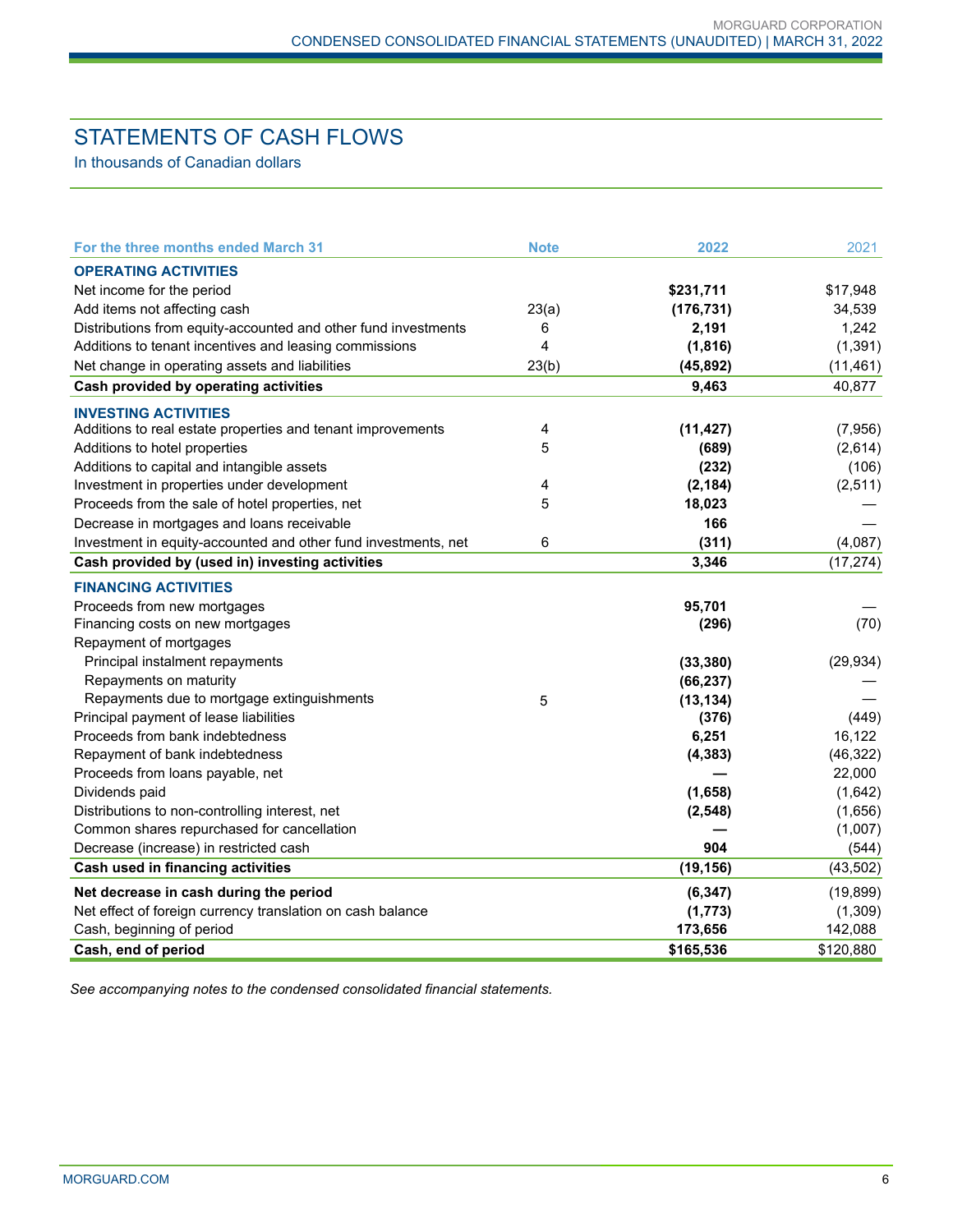# **NOTES**

For the three months ended March 31, 2022 and 2021

In thousands of Canadian dollars, except per common share and unit amounts and unless otherwise noted

# NOTE 1

#### **NATURE AND DESCRIPTION OF COMPANY**

Morguard Corporation (the "Company" or "Morguard") is a real estate investment and management company formed under the laws of Canada. Morguard's principal activities include property ownership, development and investment advisory services. Property ownership encompasses interests in multi-suite residential, commercial and hotel properties located in Canada and the United States. The common shares of the Company trade on the Toronto Stock Exchange ("TSX") under the symbol "MRC". The Company's head office is located at 55 City Centre Drive, Suite 1000, Mississauga, Ontario, L5B 1M3.

# NOTE 2

#### **STATEMENT OF COMPLIANCE AND SIGNIFICANT ACCOUNTING POLICIES**

These condensed consolidated financial statements have been prepared in accordance with International Financial Reporting Standards ("IFRS") IAS 34, Interim Financial Reporting, as issued by the International Accounting Standards Board ("IASB") and thus do not contain all the disclosures applicable to the annual audited consolidated financial statements.

The condensed consolidated financial statements were approved and authorized for issue by the Board of Directors on May 3, 2022.

These condensed consolidated financial statements use the same accounting policies and methods of their application as the most recent annual audited consolidated financial statements and should be read in conjunction with the most recent annual audited consolidated financial statements which include the significant accounting policies most affected by estimates and judgments.

The foreign exchange rates for the current and prior reporting periods are as follows:

|                                                         | 2022     | 2021     |
|---------------------------------------------------------|----------|----------|
| Canadian dollar to United States dollar exchange rates: |          |          |
| - As at March 31                                        | \$0.8003 | \$0.7952 |
| - As at December 31                                     |          | 0.7888   |
| - Average for the three months ended March 31           | 0.7898   | 0.7899   |
| United States dollar to Canadian dollar exchange rates: |          |          |
| - As at March 31                                        | 1.2496   | 1.2575   |
| - As at December 31                                     |          | 1.2678   |
| - Average for the three months ended March 31           | 1.2662   | 1.2660   |

# NOTE 3

#### **SUBSIDIARIES WITH NON-CONTROLLING INTEREST**

**Morguard North American Residential Real Estate Investment Trust ("Morguard Residential REIT" or "MRG")** As at March 31, 2022, and December 31, 2021, the Company owned a 44.7% effective interest in Morguard Residential REIT through its ownership of 7,944,166 units and 17,223,090 Class B LP units. The Company continues to consolidate its investment in Morguard Residential REIT on the basis of *de facto* control in accordance with IFRS 10, Consolidated Financial Statements ("IFRS 10"). Refer to the Company's most recent annual audited consolidated financial statements for the factors that continue to support the conclusion that the Company has *de facto* control of Morguard Residential REIT.

During the three months ended March 31, 2022, Morguard Residential REIT recorded distributions of \$6,834, or \$0.1749 per unit (2021 - \$6,826, or \$0.1749 per unit), of which \$1,389 was paid to the Company (2021 - \$1,389) and \$5,445 was paid to the remaining unitholders (2021 - \$5,437). In addition, during the three months ended March 31, 2022, Morguard Residential REIT paid distributions to the Company on the Class B LP units of \$3,012 (2021 - \$3,012).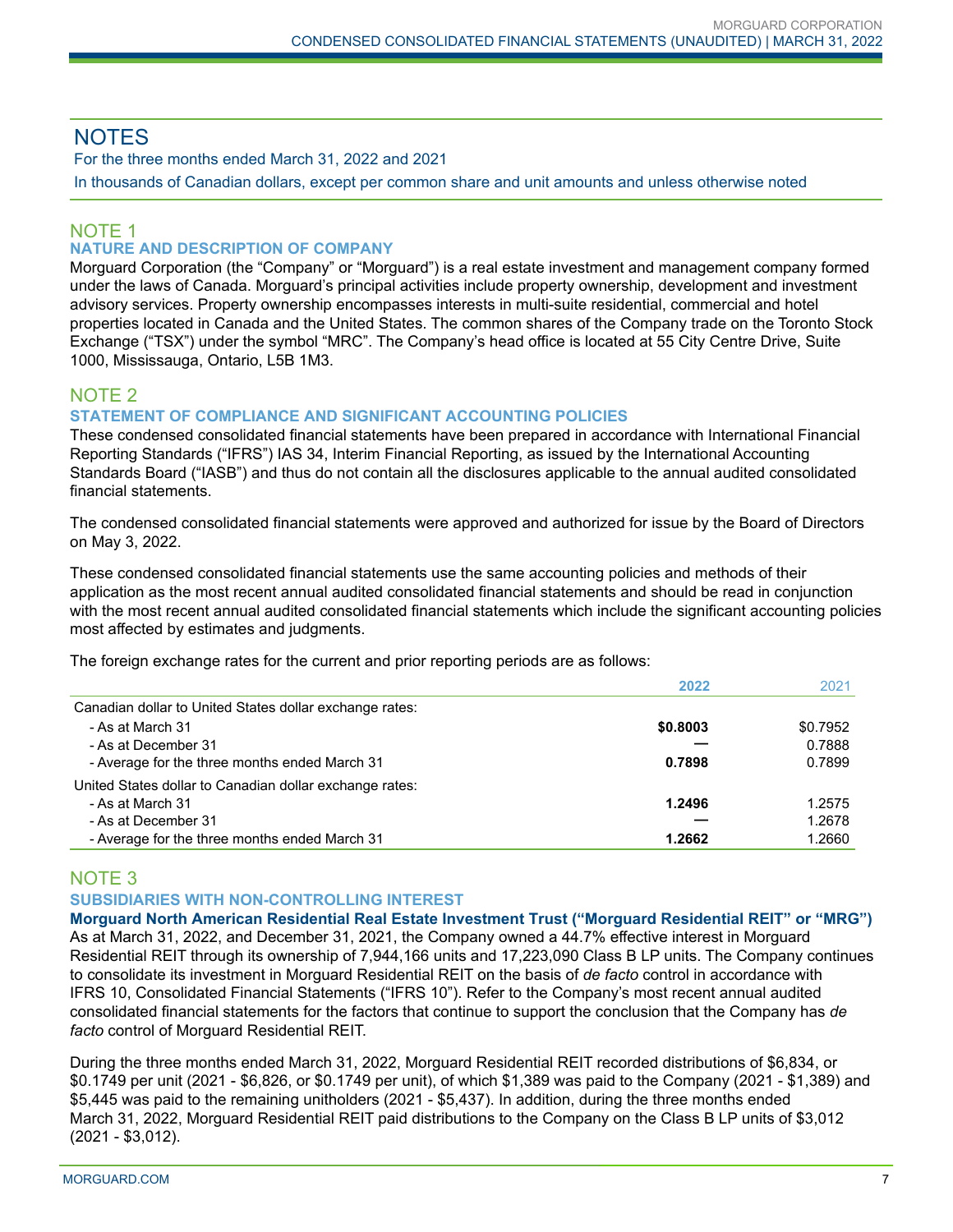#### **Morguard Real Estate Investment Trust ("Morguard REIT" or "MRT")**

As at March 31, 2022, the Company owned 39,040,641 units (December 31, 2021 - 39,040,641 units) of Morguard REIT, which represents a 60.8% (December 31, 2021 - 60.9%) ownership interest.

During the three months ended March 31, 2022, Morguard REIT recorded distributions of \$3,846, or \$0.06 per unit (2021 - \$5,132, or \$0.08 per unit), of which \$2,342 (2021 - \$3,123) was paid to the Company and \$1,504 was paid to the remaining unitholders (2021 - \$2,009).

The following summarizes the results of Morguard REIT and Morguard Residential REIT before any intercompany eliminations and the corresponding non-controlling interest in the equity of Morguard REIT and Morguard Residential REIT. The units issued by Morguard Residential REIT that are not held by the Company are presented as equity on Morguard Residential REIT's balance sheet, but are classified as a liability on the Company's consolidated balance sheets (Note 11).

| As at                      |             | <b>March 31, 2022</b> | December 31, 2021 |             |  |
|----------------------------|-------------|-----------------------|-------------------|-------------|--|
|                            | <b>MRT</b>  | <b>MRG</b>            | <b>MRT</b>        | <b>MRG</b>  |  |
| Non-current assets         | \$2,497,702 | \$3,452,450           | \$2,468,615       | \$3,352,534 |  |
| <b>Current assets</b>      | 31,110      | 239,542               | 23,822            | 120,753     |  |
| <b>Total assets</b>        | \$2,528,812 | \$3,691,992           | \$2,492,437       | \$3,473,287 |  |
| Non-current liabilities    | \$1,042,267 | \$1,664,472           | \$1,087,995       | \$1,767,212 |  |
| <b>Current liabilities</b> | 302,967     | 316,924               | 257,558           | 144,690     |  |
| <b>Total liabilities</b>   | \$1,345,234 | \$1,981,396           | \$1,345,553       | \$1,911,902 |  |
| <b>Equity</b>              | \$1,183,578 | \$1,710,596           | \$1,146,884       | \$1,561,385 |  |
| Non-controlling interest   | \$466,774   | \$945,960             | \$452,355         | \$863,290   |  |

The following summarizes the results of the operations and cash flows for the following periods as presented in Morguard REIT's and Morguard Residential REIT's financial statements before any intercompany eliminations and the corresponding non-controlling interest in their net income:

| For the three months ended March 31                   |            | 2022       |            | 2021       |
|-------------------------------------------------------|------------|------------|------------|------------|
|                                                       | <b>MRT</b> | <b>MRG</b> | <b>MRT</b> | <b>MRG</b> |
| Revenue                                               | \$61,326   | \$65,257   | \$60,970   | \$60,322   |
| <b>Expenses</b>                                       | (45, 784)  | (108, 120) | (40, 792)  | (66, 922)  |
| Fair value gain (loss) on real estate properties, net | 24,965     | 246,729    | (14, 449)  | 27,451     |
| Fair value gain (loss) on Class B LP units            |            | (32, 724)  |            | 6,544      |
| Net income for the period                             | \$40,507   | \$171,142  | \$5,729    | \$27,395   |
| Non-controlling interest                              | \$15,890   | \$94,642   | \$2,241    | \$15,136   |
| For the three months ended March 31                   |            | 2022       |            | 2021       |
|                                                       | <b>MRT</b> | <b>MRG</b> | <b>MRT</b> | <b>MRG</b> |
| Cash provided by operating activities                 | \$14,307   | \$12,525   | \$19,811   | \$14,725   |
| Cash used in investing activities                     | (3,772)    | (3, 879)   | (3,259)    | (5,662)    |
| Cash used in financing activities                     | (10, 355)  | (3,813)    | (15,958)   | (16, 629)  |
| Net increase (decrease) in cash during the period     | \$180      | \$4,833    | \$594      | (\$7,566)  |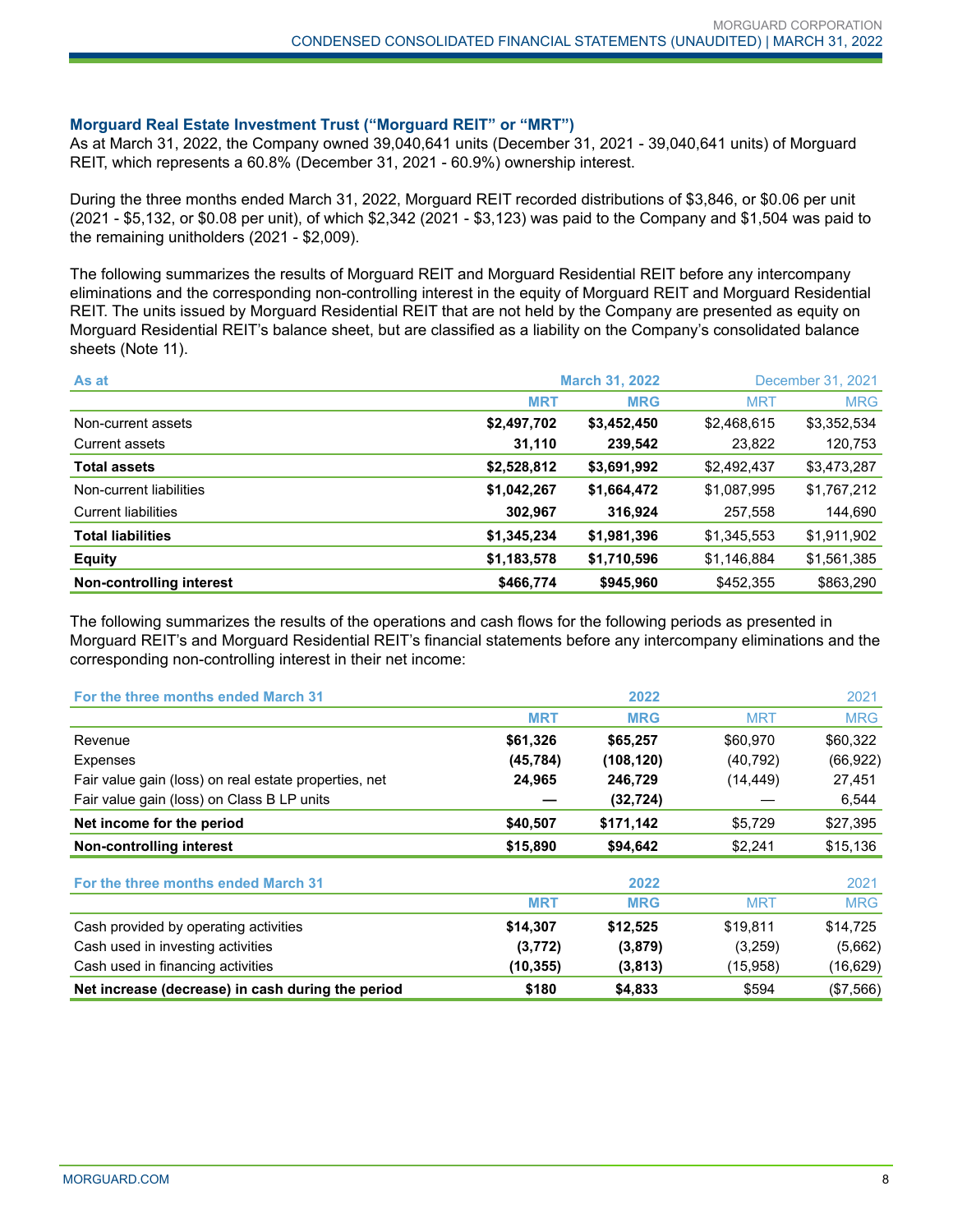#### NOTE 4 **REAL ESTATE PROPERTIES**

Real estate properties consist of the following:

| As at                                | <b>March 31, 2022</b> | December 31, 2021 |
|--------------------------------------|-----------------------|-------------------|
| Income producing properties          | \$10,432,679          | \$10,139,816      |
| Properties under development         | 12.947                | 12.360            |
| Land held for development            | 102.608               | 92,699            |
|                                      | \$10,548,234          | \$10,244,875      |
| Real estate properties               | \$10,424,060          | \$10,244,875      |
| Real estate properties held for sale | 124.174               |                   |
| Total                                | \$10,548,234          | \$10,244,875      |

Reconciliation of the carrying amounts for real estate properties at the beginning and end of the current period and prior financial year are set out below:

|                                                            | <b>Income</b><br><b>Producing</b><br><b>Properties</b> | <b>Properties</b><br><b>Under</b><br><b>Development</b> | Land<br><b>Held for</b><br><b>Development</b> | Total        |
|------------------------------------------------------------|--------------------------------------------------------|---------------------------------------------------------|-----------------------------------------------|--------------|
| Balance as at December 31, 2021                            | \$10,139,816                                           | \$12,360                                                | \$92,699                                      | \$10,244,875 |
| Additions:                                                 |                                                        |                                                         |                                               |              |
| Acquisitions                                               | 3,694                                                  |                                                         |                                               | 3,694        |
| Capital expenditures                                       | 4,073                                                  | 1,991                                                   |                                               | 6,064        |
| Development expenditures                                   | 1,992                                                  | 151                                                     | 41                                            | 2,184        |
| Tenant improvements, incentives and leasing<br>commissions | 3,485                                                  |                                                         |                                               | 3,485        |
| Transfers                                                  | 1,555                                                  | (1, 555)                                                |                                               |              |
| Fair value gain, net                                       | 332,082                                                |                                                         | 10,087                                        | 342,169      |
| Foreign currency translation                               | (51, 533)                                              |                                                         | (219)                                         | (51, 752)    |
| Other                                                      | (2, 485)                                               |                                                         |                                               | (2, 485)     |
| Balance as at March 31, 2022                               | \$10,432,679                                           | \$12,947                                                | \$102,608                                     | \$10,548,234 |
| Real estate properties held for sale                       |                                                        |                                                         |                                               | (124, 174)   |
| <b>Real estate properties</b>                              |                                                        |                                                         |                                               | \$10,424,060 |

Real estate properties held for sale are assets that the Company intends to sell rather than hold on a long-term basis and meet the criteria established in IFRS 5, Non-current Assets Held for Sale and Discontinued Operations ("IFRS 5") for separate classification.

Subsequent to March 31, 2022, the Company entered into a conditional agreement to sell a multi-suite residential property located in Atlanta, Georgia, comprising 292 suites, for gross proceeds of \$94,345 (US\$75,500), excluding closing costs. The Company expects to close the sale of the property during the second quarter at which time the mortgage payable secured by the property in the amount of \$26,901 (US\$21,528) will be repaid.

Subsequent to March 31, 2022, the Company entered into a conditional agreement to sell a multi-suite residential property and a vacant parcel of land located in Slidell, Louisiana, comprising 144 suites, for gross proceeds of \$32,927 (US\$26,350), excluding closing costs. The Company expects to close the sale of the property during the third quarter at which time the mortgage payable secured by the property in the amount of \$9,689 (US\$7,754) will be repaid.

#### **Transactions completed during the three months ended March 31, 2022**

On February 28, 2022, the Company exercised its option to acquire land previously subject to a land lease, located in Toronto, Ontario, for a purchase price of \$3,694, including closing costs.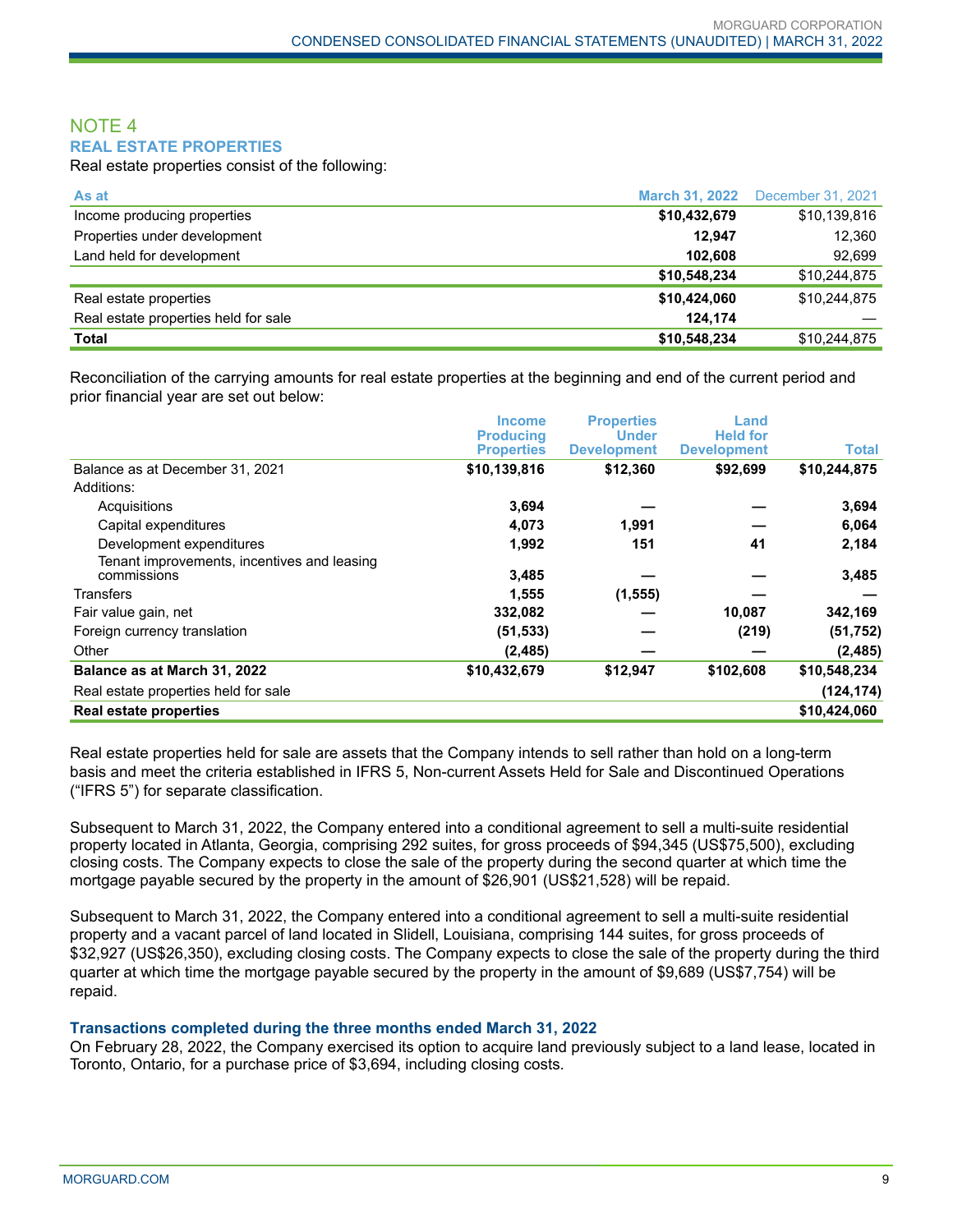Reconciliation of the carrying amounts for real estate properties for the year ended December 31, 2021, is set out below:

|                                                            | Income<br>Producing<br><b>Properties</b> | <b>Properties</b><br>Under<br><b>Development</b> | Land<br><b>Held for</b><br>Development | Total        |
|------------------------------------------------------------|------------------------------------------|--------------------------------------------------|----------------------------------------|--------------|
| Balance as at December 31, 2020                            | \$9,568,219                              | \$25,416                                         | \$86,773                               | \$9,680,408  |
| Additions:                                                 |                                          |                                                  |                                        |              |
| Acquisitions                                               | 102,168                                  |                                                  |                                        | 102,168      |
| Capital expenditures                                       | 46,957                                   | 5,965                                            |                                        | 52,922       |
| Development expenditures                                   | 5,965                                    | 863                                              | 417                                    | 7,245        |
| Tenant improvements, incentives and leasing<br>commissions | 15,049                                   |                                                  | 188                                    | 15,237       |
| Right-of-use assets                                        | 5,878                                    |                                                  |                                        | 5,878        |
| <b>Transfers</b>                                           | 19,884                                   | (19, 884)                                        |                                        |              |
| Transfer from equity-accounted investment (Note 6(a))      | 145,631                                  |                                                  |                                        | 145,631      |
| <b>Dispositions</b>                                        | (18, 421)                                |                                                  |                                        | (18, 421)    |
| Fair value gain, net                                       | 261,594                                  |                                                  | 5.377                                  | 266,971      |
| Foreign currency translation                               | (9,533)                                  |                                                  | (56)                                   | (9,589)      |
| Other                                                      | (3, 575)                                 |                                                  |                                        | (3, 575)     |
| Balance as at December 31, 2021                            | \$10,139,816                             | \$12,360                                         | \$92,699                               | \$10,244,875 |

#### **Transactions completed during the year ended December 31, 2021**

#### **Acquisitions**

On October 26, 2021, the Company acquired the 40.9% interest not already owned in Lumina Hollywood, a mixeduse property comprising 299 residential suites and 52,000 square feet of commercial space located in Los Angeles, California, for a purchase price of \$101,585 (US\$80,127), including closing costs (Note 6(a)). Concurrent with the acquisition, the Company closed a mortgage financing in the amount of \$150,868 (US\$119,000) (at the Company's 100% interest), with a fixed-term of three years and a floating interest rate of LIBOR plus 2.50%.

#### **Dispositions**

On September 29, 2021, the Company sold an unenclosed retail property located in London, Ontario, for gross proceeds of \$15,000.

#### **Capitalization Rates**

As at March 31, 2022, and December 31, 2021, the Company had its portfolio internally appraised. In addition, the Company's U.S. portfolio is appraised by independent U.S. real estate appraisal firms on a three-year cycle.

The Company determined the fair value of each income producing property based upon, among other things, rental income from current leases and assumptions about rental income from future leases reflecting market conditions at the applicable consolidated balance sheet dates, less future cash outflow pertaining to the respective leases. The Company's multi-suite residential properties are appraised using the direct capitalization of income method. The retail, office and industrial properties are appraised using a number of approaches that typically include a discounted cash flow analysis, a direct capitalization of income method and a direct comparison approach. The discounted cash flow analysis is primarily based on discounting the expected future cash flows, generally over a term of 10 years, including a terminal value based on the application of a capitalization rate to estimated year-11 cash flows.

As at March 31, 2022, using the direct capitalization approach, the multi-suite residential, retail, office and industrial properties were valued using capitalization rates in the range of 3.0% to 9.8% (December 31, 2021 - 3.0% to 9.8%), resulting in an overall weighted average capitalization rate of 5.2% (December 31, 2021 - 5.2%).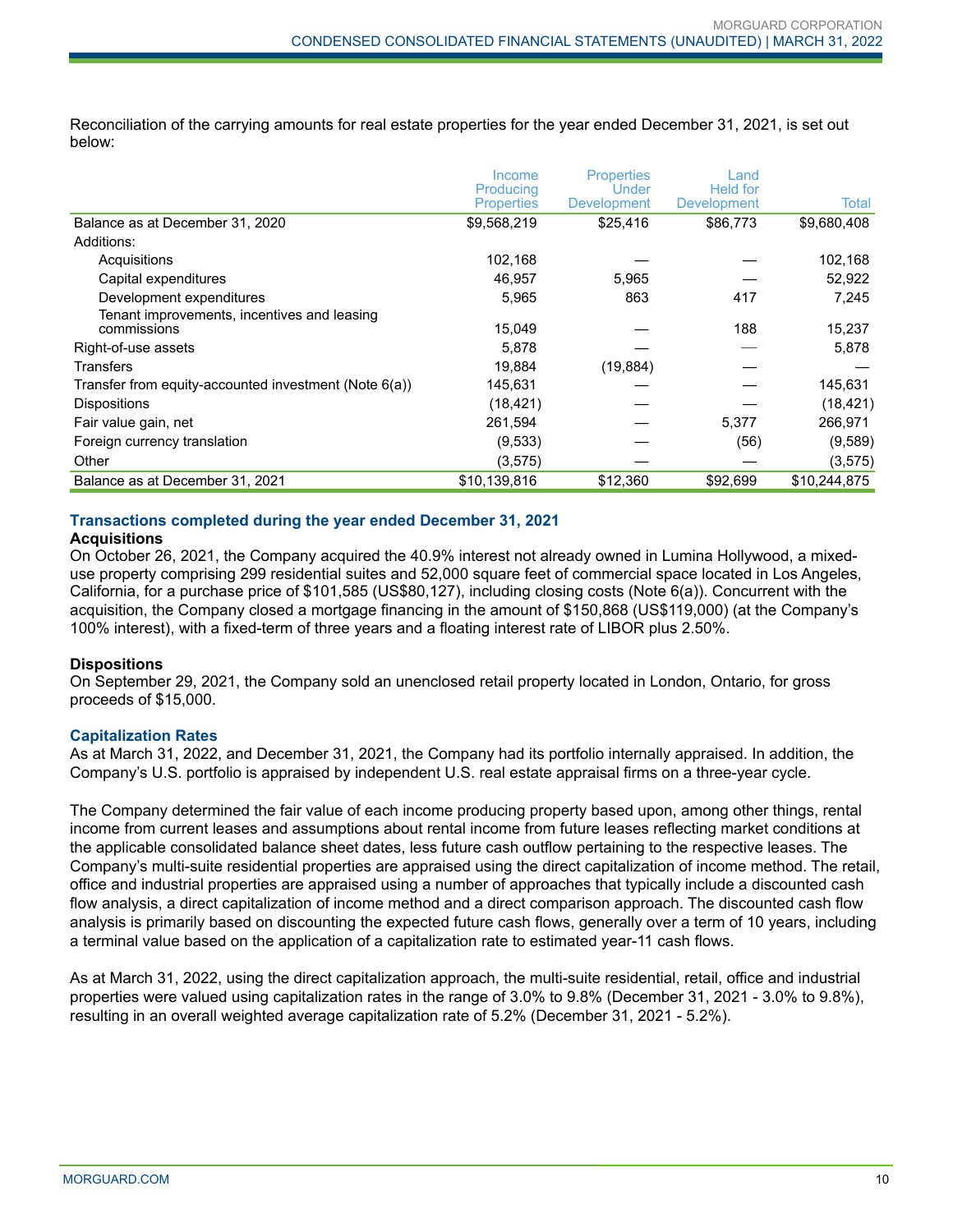|                         |                                  |          | <b>March 31, 2022</b> |                                                                    |                                   |                                |       | December 31, 2021 |      |                     |
|-------------------------|----------------------------------|----------|-----------------------|--------------------------------------------------------------------|-----------------------------------|--------------------------------|-------|-------------------|------|---------------------|
| As at                   | <b>Occupancy</b><br><b>Rates</b> |          |                       | <b>Capitalization</b><br>Occupancy<br><b>Rates</b><br><b>Rates</b> |                                   | Capitalization<br><b>Rates</b> |       |                   |      |                     |
|                         | Max.                             | Min.     | Max.                  | Min.                                                               | <b>Weighted</b><br><b>Average</b> | Max.                           | Min.  | Max.              | Min. | Weighted<br>Average |
| Multi-suite residential | 98.0%                            | 92.0%    | 6.3%                  | 3.0%                                                               | 4.1%                              | 98.0%                          | 92.0% | 6.5%              | 3.0% | 4.1%                |
| Retail                  | 99.0%                            | 85.0%    | 9.8%                  | 5.3%                                                               | 7.0%                              | 99.0%                          | 85.0% | 9.8%              | 5.3% | 6.9%                |
| Office                  | 100.0%                           | $90.0\%$ | 7.8%                  | 4.0%                                                               | 6.1%                              | 100.0%                         | 90.0% | 7.8%              | 4.3% | 6.1%                |
| Industrial              | 100.0%                           | 95.0%    | 6.0%                  | 4.0%                                                               | 5.0%                              | 100.0%                         | 95.0% | 6.0%              | 4.0% | 5.0%                |

The stabilized capitalization rates by asset type are set out in the following table:

The key valuation metrics used in the discounted cash flow method for the retail, office and industrial properties are set out in the following table:

| As at             |                | <b>March 31, 2022</b> |                                   |                | December 31, 2021 |                     |  |
|-------------------|----------------|-----------------------|-----------------------------------|----------------|-------------------|---------------------|--|
|                   | <b>Maximum</b> | <b>Minimum</b>        | <b>Weighted</b><br><b>Average</b> | <b>Maximum</b> | Minimum           | Weighted<br>Average |  |
| <b>Retail</b>     |                |                       |                                   |                |                   |                     |  |
| Discount rate     | 10.8%          | 6.0%                  | 7.2%                              | 10.8%          | 6.0%              | $7.2\%$             |  |
| Terminal cap rate | 9.8%           | 5.3%                  | 6.2%                              | 9.8%           | 5.3%              | 6.2%                |  |
| <b>Office</b>     |                |                       |                                   |                |                   |                     |  |
| Discount rate     | 8.5%           | 5.0%                  | 6.3%                              | 8.5%           | 5.3%              | 6.4%                |  |
| Terminal cap rate | 7.5%           | 4.0%                  | 5.6%                              | 7.5%           | 4.3%              | $5.6\%$             |  |
| <b>Industrial</b> |                |                       |                                   |                |                   |                     |  |
| Discount rate     | 6.8%           | 5.8%                  | 5.9%                              | 6.8%           | 5.8%              | $5.9\%$             |  |
| Terminal cap rate | 6.5%           | 5.0%                  | 5.2%                              | 6.5%           | 5.0%              | 5.2%                |  |

Fair values are most sensitive to changes in discount rates, capitalization rates and stabilized or forecast net operating income. Generally, an increase in stabilized net operating income will result in an increase in the fair value of the income producing properties, and an increase in capitalization rates will result in a decrease in the fair value of the properties. The capitalization rate magnifies the effect of a change in stabilized net operating income, with a lower capitalization rate resulting in a greater impact on the fair value of the property than a higher capitalization rate. If the weighted average stabilized capitalization rates were to increase or decrease by 25 basis points (assuming no change in stabilized net operating income), the value of the income producing properties as at March 31, 2022, would decrease by \$489,448 and increase by \$544,488, respectively.

The sensitivity of the fair values of the Company's income producing properties as at March 31, 2022, and December 31, 2021, is set out in the table below:

| As at                                 | <b>March 31, 2022</b> |           | December 31, 2021 |           |
|---------------------------------------|-----------------------|-----------|-------------------|-----------|
| <b>Change in capitalization rate:</b> | 0.25%                 | (0.25%)   | 0.25%             | (0.25%)   |
| Multi-suite residential               | (\$325, 122)          | \$366,709 | (\$311,848)       | \$351,762 |
| Retail                                | (68, 503)             | 73.607    | (69,668)          | 74.974    |
| Office                                | (87, 354)             | 94.809    | (86, 478)         | 93,813    |
| Industrial                            | (8, 469)              | 9.363     | (7,799)           | 8.614     |
|                                       | $($ \$489,448)        | \$544,488 | (S475,793)        | \$529,163 |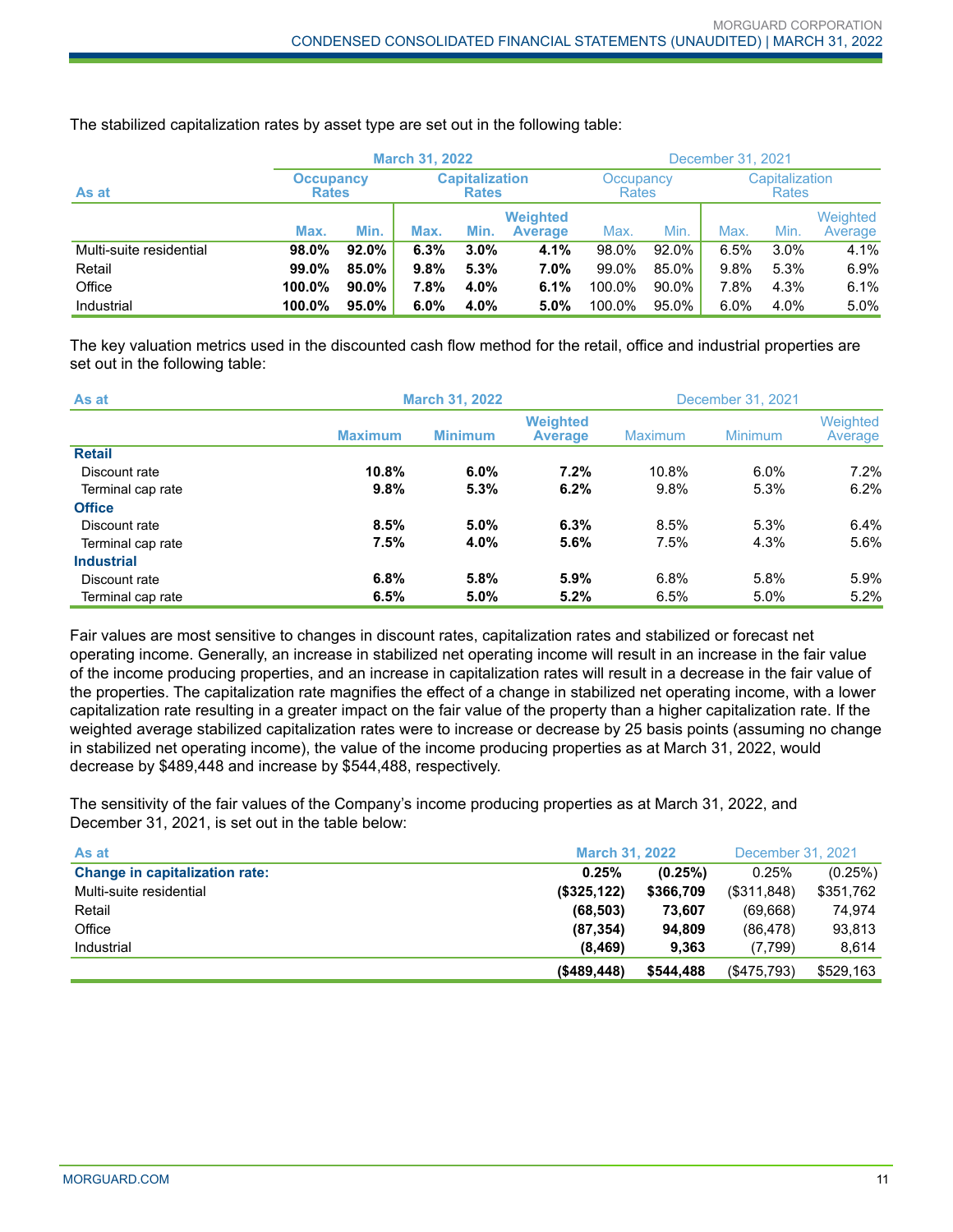#### NOTE 5 **HOTEL PROPERTIES**

Hotel properties consist of the following:

|                                          |           | <b>Accumulated</b>                    |                                           |                                 |
|------------------------------------------|-----------|---------------------------------------|-------------------------------------------|---------------------------------|
| <b>As at March 31, 2022</b>              | Cost      | <b>Impairment</b><br><b>Provision</b> | <b>Accumulated</b><br><b>Amortization</b> | <b>Net Book</b><br><b>Value</b> |
| Land                                     | \$81.641  | (\$2,276)                             | s—                                        | \$79.365                        |
| <b>Buildings</b>                         | 491.615   | (97, 433)                             | (63, 154)                                 | 331,028                         |
| Furniture, fixtures, equipment and other | 101.147   | (9,586)                               | (68, 394)                                 | 23,167                          |
| Right-of-use asset - land lease          | 1.596     |                                       | (174)                                     | 1.422                           |
|                                          | \$675,999 | $($ \$109,295)                        | (\$131,722)                               | \$434,982                       |

| As at December 31, 2021                  | Cost      | Accumulated<br>Impairment<br>Provision | Accumulated<br>Amortization | <b>Net Book</b><br>Value |
|------------------------------------------|-----------|----------------------------------------|-----------------------------|--------------------------|
| Land                                     | \$84,401  | (\$2,276)                              | $s-$                        | \$82,125                 |
| <b>Buildings</b>                         | 512,333   | (101, 074)                             | (63, 551)                   | 347,708                  |
| Furniture, fixtures, equipment and other | 103,172   | (9,815)                                | (67, 459)                   | 25,898                   |
| Right-of-use asset - land lease          | 1.596     |                                        | (174)                       | 1.422                    |
|                                          | \$701,502 | (\$113, 165)                           | (\$131,184)                 | \$457,153                |

Transactions in hotel properties for the three months ended March 31, 2022, are summarized as follows:

| <b>As at March 31, 2022</b>              | <b>Opening</b><br><b>Net Book</b><br><b>Value</b> |       | <b>Additions Dispositions Amortization</b> |            | <b>Closing</b><br><b>Net Book</b><br><b>Value</b> |
|------------------------------------------|---------------------------------------------------|-------|--------------------------------------------|------------|---------------------------------------------------|
| Land                                     | \$82.125                                          | s—    | ( \$2,760)                                 | s—         | \$79.365                                          |
| <b>Buildings</b>                         | 347.708                                           | 458   | (14, 889)                                  | (2, 249)   | 331,028                                           |
| Furniture, fixtures, equipment and other | 25.898                                            | 231   | (451)                                      | (2,511)    | 23,167                                            |
| Right-of-use asset - land lease          | 1.422                                             |       |                                            |            | 1.422                                             |
|                                          | \$457,153                                         | \$689 | (\$18,100)                                 | ( \$4,760) | \$434,982                                         |

#### **Transactions completed during the three months ended March 31, 2022**

#### **Dispositions**

On March 31, 2022, the Company sold two hotels located in Thunder Bay, Ontario, for gross proceeds of \$18,100, resulting in net cash proceeds of \$4,889 after deducting for the repayment of first mortgage loan of \$13,134, working capital adjustments and closing costs.

Transactions in hotel properties for the year ended December 31, 2021, are summarized as follows:

| As at December 31, 2021                  | Opening<br>Net Book<br>Value | <b>Additions</b> | Impairment<br>Provision | <b>Dispositions</b> | Amortization | Closing<br><b>Net Book</b><br>Value |
|------------------------------------------|------------------------------|------------------|-------------------------|---------------------|--------------|-------------------------------------|
| ∟and                                     | \$90.844                     | s—               | s—                      | (\$8,719)           | s—           | \$82,125                            |
| <b>Buildings</b>                         | 412.594                      | 8.120            | (42.797)                | (18.721)            | (11, 488)    | 347,708                             |
| Furniture, fixtures, equipment and other | 40.123                       | 2.324            | (2.492)                 | (1,060)             | (12.997)     | 25,898                              |
| Right-of-use asset - land lease          | 1.480                        |                  |                         |                     | (58)         | 1.422                               |
|                                          | \$545.041                    | \$10,444         | (\$45,289)              | (\$28,500)          | (\$24,543)   | \$457,153                           |

#### **Transactions completed during the year ended December 31, 2021**

#### **Dispositions**

On July 14, 2021, the Company sold three hotels, one located in Yellowknife, Northwest Territories, and two located in Fort McMurray, Alberta, for gross proceeds of \$17,500, resulting in aggregate net cash proceeds of \$17,404 after deducting working capital adjustments and closing costs.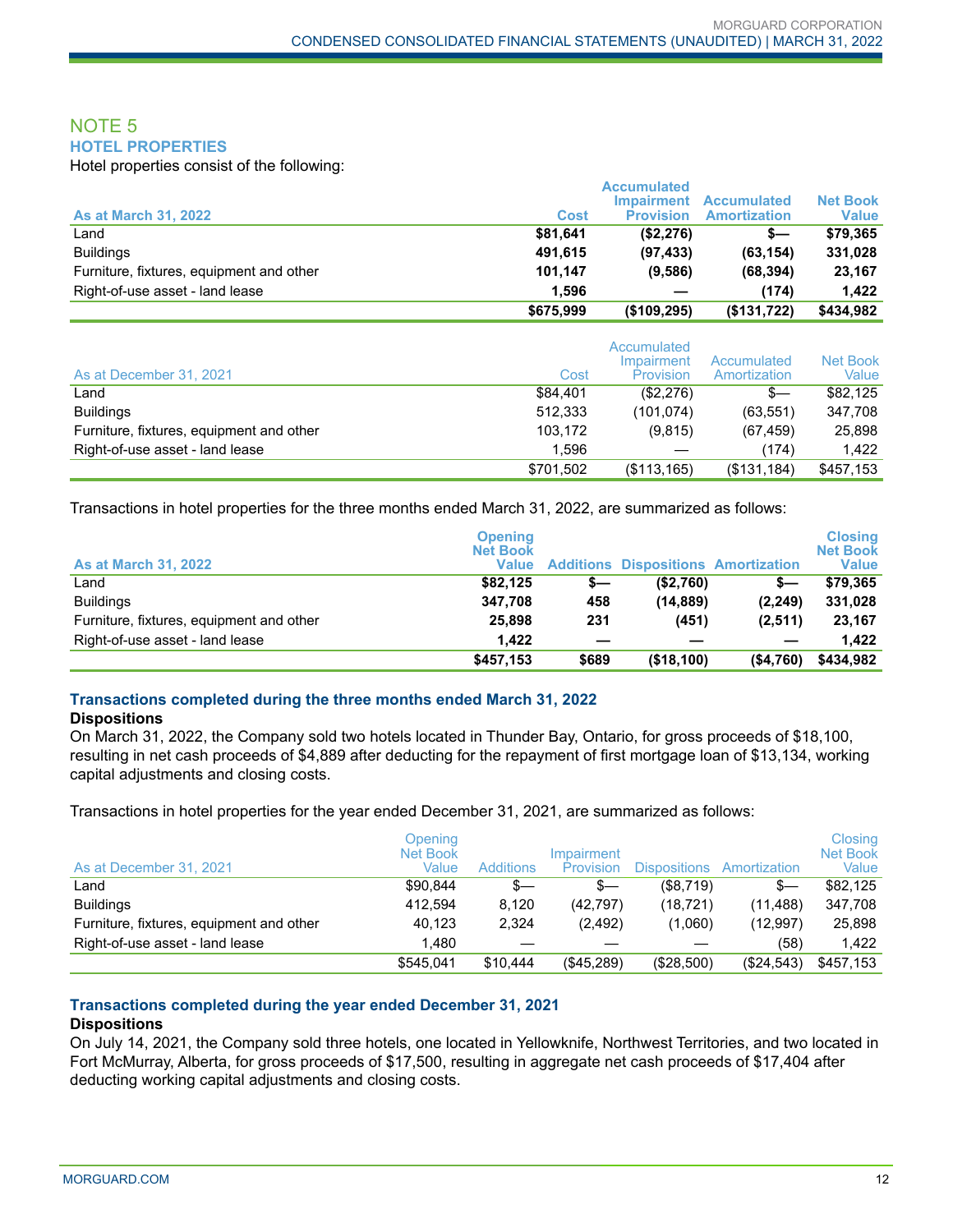On September 29, 2021, the Company sold a hotel property located in Fort McMurray, Alberta, for gross proceeds of \$4,000, resulting in aggregate net cash proceeds of \$3,973 after deducting working capital adjustments and closing costs.

On November 15, 2021, the Company sold a hotel property located in Yellowknife, Northwest Territories, for gross proceeds of \$7,000 (including a promissory note receivable of \$6,000), resulting in aggregate net cash proceeds of \$910 after deducting working capital adjustments and closing costs.

#### **Impairment Provision**

The Company identified each hotel property as a cash-generating unit for impairment purposes. The recoverable amounts of the hotel properties have been estimated using the value-in-use method or fair value less costs to sell. Under these calculations, discount rates are applied to the forecasted cash flows reflecting the assumptions for hotel activity. The key assumptions are the first year net operating income and the discount rate applied over the useful life of the hotel property. IFRS permits an impairment provision to be reversed in the subsequent accounting periods if recoverability analysis at that time supports reversal.

During the year ended December 31, 2021, impairment indicators were identified and a recoverability analysis was completed in accordance with the procedures specified by IFRS, which indicated that an impairment provision of \$45,289 should be recorded at 12 hotels. The table below provide details of first-year net operating income and the discount rates used for valuing the hotel properties.

|                                                  | <b>Northwest</b><br><b>Territories</b> |                  | Alberta Saskatchewan | Manitoba | Nova Scotia |
|--------------------------------------------------|----------------------------------------|------------------|----------------------|----------|-------------|
| Recoverable amount                               | \$18,000                               | \$37.375         | \$5,000              | \$12,000 | \$40,000    |
| Impairment provision                             | \$6.059                                | \$21.002         | \$12,247             | \$2,376  | \$3,605     |
| Cumulative impairment provision                  | \$7.610                                | \$51.101         | \$31.084             | \$2,376  | \$7.346     |
| Projected first-year net operating income (loss) | \$1,476                                | (S237)           | \$294                | \$296    | \$1,750     |
| Discount rate (range)                            | $10.8\%$                               | $9.3\% - 12.3\%$ | 12.3%                | 10.3%    | 9.3%        |

# NOTE 6

#### **EQUITY-ACCOUNTED AND OTHER FUND INVESTMENTS**

#### **(a) Equity-accounted and Other Real Estate Fund Investments consist of the following:**

| As at                                       | <b>March 31, 2022</b> | December 31, 2021 |
|---------------------------------------------|-----------------------|-------------------|
| Joint ventures                              | \$35,582              | \$36,716          |
| Associates                                  | 25.563                | 25.507            |
| Equity-accounted investments                | 61.145                | 62.223            |
| Other real estate fund investments          | 78.564                | 81.985            |
| Equity-accounted and other fund investments | \$139.709             | \$144.208         |

The following are the Company's significant equity-accounted investments as at March 31, 2022, and December 31, 2021:

|                                          |                                    |                           |                      | <b>Company's Ownership</b> |                                |          | <b>Carrying Value</b>          |
|------------------------------------------|------------------------------------|---------------------------|----------------------|----------------------------|--------------------------------|----------|--------------------------------|
| <b>Property/Investment</b>               | <b>Place of</b><br><b>Business</b> | <b>Investment</b><br>Type | <b>Asset</b><br>Type | 2022                       | March 31. December 31.<br>2021 | 2022     | March 31, December 31,<br>2021 |
|                                          |                                    |                           |                      |                            |                                |          |                                |
| Petroleum Plaza                          | Edmonton, AB                       | Joint Venture             | Office               | 50.0%                      | 50.0%                          | \$18.624 | \$18,578                       |
| Quinte Courthouse                        | Belleville, ON                     | Joint Venture             | Office               | 50.0%                      | 50.0%                          | 2.825    | 2,848                          |
| Greypoint Capital L.P. II                | Toronto, ON                        | Joint Venture             | Other                | 15.6%                      | 15.6%                          | 5.600    | 6.624                          |
| Courtyard by Marriott                    | Ottawa, ON                         | Joint Venture             | Hotel                | 50.0%                      | 50.0%                          | 4.414    | 4.608                          |
| Marriott Residence Inn                   | London. ON                         | Joint Venture             | Hotel                | $50.0\%$                   | 50.0%                          | 4.119    | 4.058                          |
| MIL Industrial Fund II LP <sup>(1)</sup> | Various                            | Associate                 | Industrial           | 18.8%                      | 18.8%                          | 25.563   | 25,507                         |
|                                          |                                    |                           |                      |                            |                                | \$61.145 | \$62,223                       |

 $<sup>(1)</sup>$  The Company accounts for its investment using the equity method since the Company has the ability to exercise significant influence as a result</sup> of its role as general partner; however, it does not control the fund.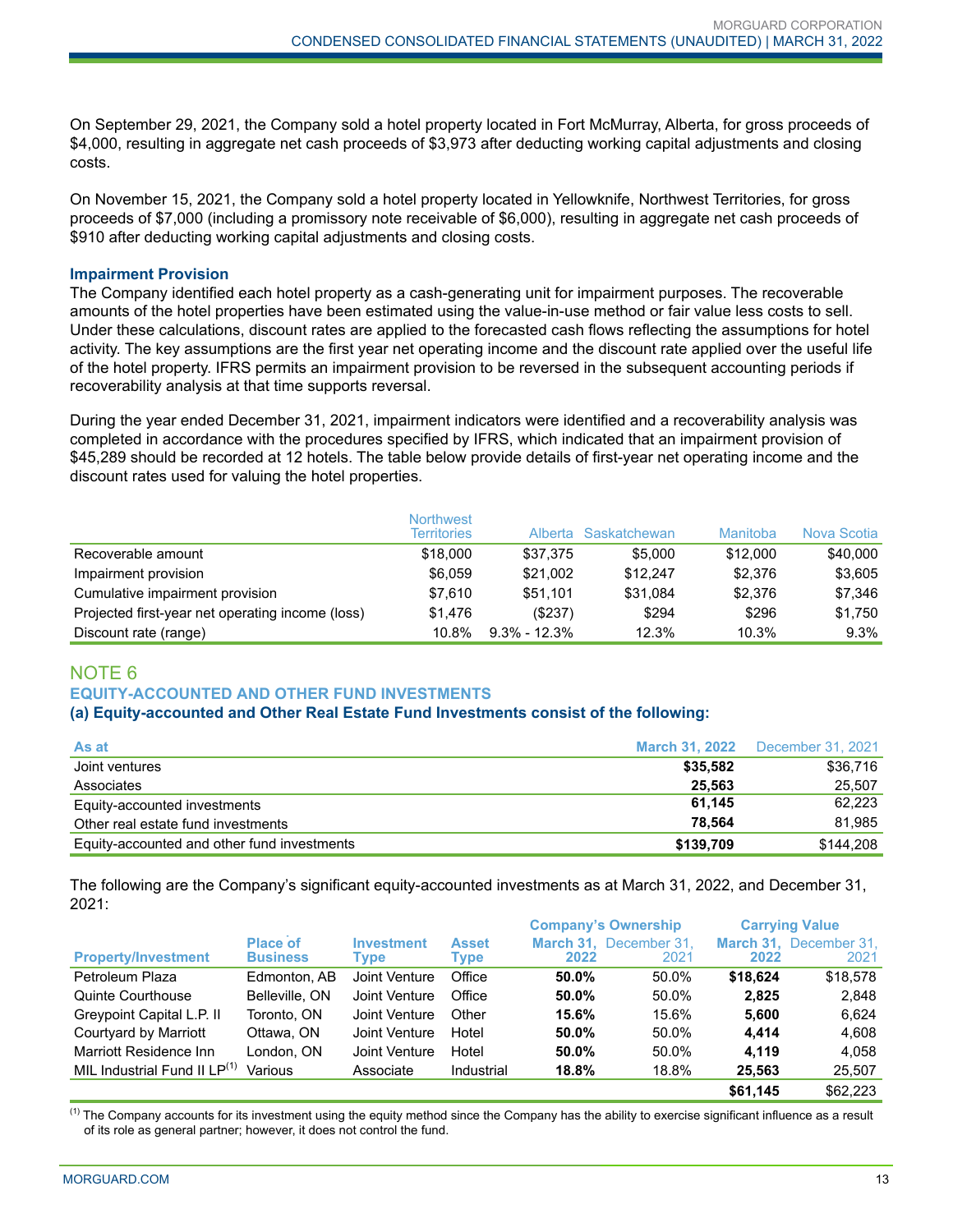#### **Equity-accounted investments**

The following table presents the change in the balance of equity-accounted investments:

| As at                        | <b>March 31, 2022</b> | December 31, 2021 |
|------------------------------|-----------------------|-------------------|
| Balance, beginning of period | \$62,223              | \$127,579         |
| Additions                    | 311                   | 2,303             |
| Transfer <sup>(1)</sup>      |                       | (88, 690)         |
| Share of net income          | 802                   | 24,017            |
| Distributions received       | (2, 191)              | (3, 523)          |
| Foreign exchange gain        |                       | 537               |
| Balance, end of period       | \$61,145              | \$62,223          |

 $<sup>(1)</sup>$  The Company acquired the 40.9% interest not already owned in Lumina Hollywood on October 26, 2021, at which point the carrying value of the</sup> 59.1% interest was transferred to each respective balance sheet line item including: income producing properties \$145,631 (Note 4) and mortgages payable \$56,823.

The following tables present the financial results of the Company's equity-accounted investments on a 100% basis:

| As at                               | <b>March 31, 2022</b><br>December 31, 2021 |                  |              |                  |           |           |  |
|-------------------------------------|--------------------------------------------|------------------|--------------|------------------|-----------|-----------|--|
|                                     | <b>Joint</b><br><b>Venture</b>             | <b>Associate</b> | <b>Total</b> | Joint<br>Venture | Associate | Total     |  |
| Non-current assets                  | \$164,371                                  | \$181.697        | \$346,068    | \$164.361        | \$181,697 | \$346,058 |  |
| Current assets                      | 44,849                                     | 2,487            | 47,336       | 51,403           | 3,010     | 54,413    |  |
| <b>Total assets</b>                 | \$209,220                                  | \$184,184        | \$393,404    | \$215,764        | \$184,707 | \$400,471 |  |
| Non-current liabilities             | \$60,499                                   | \$25,385         | \$85,884     | \$60,916         | \$25,624  | \$86,540  |  |
| <b>Current liabilities</b>          | 53,546                                     | 22,955           | 76,501       | 54,325           | 23,543    | 77,868    |  |
| <b>Total liabilities</b>            | \$114,045                                  | \$48,340         | \$162,385    | \$115,241        | \$49,167  | \$164,408 |  |
| <b>Net assets</b>                   | \$95,175                                   | \$135,844        | \$231,019    | \$100,523        | \$135,540 | \$236,063 |  |
| <b>Equity-accounted investments</b> | \$35,582                                   | \$25,563         | \$61,145     | \$36,716         | \$25,507  | \$62,223  |  |

| For the three months ended March 31                   |                         |                  | 2022         |                  |           | 2021    |
|-------------------------------------------------------|-------------------------|------------------|--------------|------------------|-----------|---------|
|                                                       | <b>Joint</b><br>Venture | <b>Associate</b> | <b>Total</b> | Joint<br>Venture | Associate | Total   |
| Revenue                                               | \$6.652                 | \$2.553          | \$9,205      | \$6.529          | \$2.042   | \$8,571 |
| Expenses                                              | (4,659)                 | (1,248)          | (5,907)      | (4,267)          | (4, 499)  | (8,766) |
| Fair value gain (loss) on real estate properties, net | (72)                    | (311)            | (383)        | (90)             | 2.170     | 2,080   |
| Net income (loss) for the period                      | \$1.921                 | \$994            | \$2.915      | \$2.172          | (\$287)   | \$1,885 |
| Income (loss) in equity-accounted investments         | \$617                   | \$185            | \$802        | \$666            | $(\$237)$ | \$429   |

#### **(b) Income Recognized from Other Fund Investments: Other Real Estate Fund Investments**

| <b>For the three months ended March 31</b>   | 2022     | 2021      |
|----------------------------------------------|----------|-----------|
| Distribution income                          | \$341    | \$174     |
| Fair value loss for the period (Note 18)     | (2.278)  | (6, 895)  |
| Loss from other real estate fund investments | (S1,937) | (\$6,721) |

The Company's two fund investments hold multi-suite residential, retail and office investment properties located in the U.S. The funds are classified and measured at FVTPL. Gains or losses arise from the change in the fair value of the underlying real estate properties held by the funds (Level 3) and from foreign exchange currency translation. Distributions received from these funds are recorded in other income on the consolidated statements of income.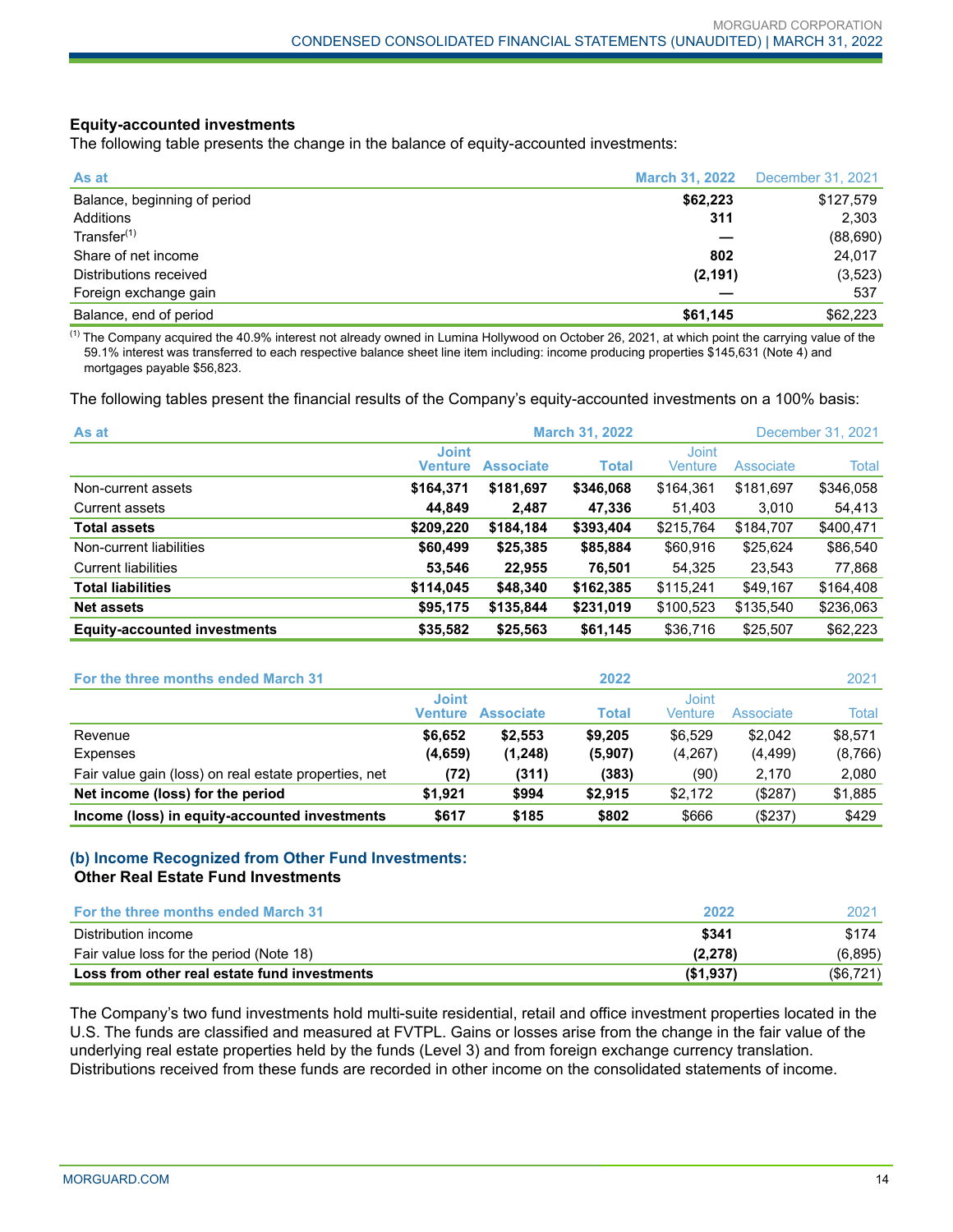#### NOTE 7 **OTHER ASSETS**

Other assets consist of the following:

| As at                               | <b>March 31, 2022</b> | December 31, 2021 |
|-------------------------------------|-----------------------|-------------------|
| Investment in marketable securities | \$113,952             | \$113,583         |
| Accrued pension benefit asset       | 86,826                | 83,043            |
| Finance lease receivable            | 57,911                | 57,772            |
| Restricted cash                     | 29,782                | 30,935            |
| Intangible assets, net              | 24.970                | 26,252            |
| Goodwill                            | 24.488                | 24,488            |
| Capital assets, net                 | 18,672                | 18,864            |
| Inventory                           | 3,008                 | 2,495             |
| Right-of-use asset - office lease   | 1,108                 | 1,247             |
| Other                               | 2,089                 | 2,169             |
|                                     | \$362,806             | \$360.848         |

#### NOTE 8 **AMOUNTS RECEIVABLE**

Amounts receivable consist of the following:

| As at                                         | <b>March 31, 2022</b> | December 31, 2021 |
|-----------------------------------------------|-----------------------|-------------------|
| Tenant receivables                            | \$36,745              | \$31,670          |
| Unbilled other tenant receivables             | 6,526                 | 6,865             |
| Receivables from related parties (Note 20(c)) | 5,969                 | 6,190             |
| Other receivables                             | 35.568                | 35,865            |
| Allowance for expected credit loss            | (13, 922)             | (13, 926)         |
|                                               | 70,886                | 66,664            |
| Government subsidy                            | 3,204                 | 3,497             |
|                                               | \$74,090              | \$70,161          |

#### **Government subsidy**

On April 11, 2020, the Canada Emergency Wage Subsidy ("CEWS") was enacted, which provides a subsidy for each employee employed between March 15 to June 6, 2020. Subsequently, the Government of Canada extended CEWS to October 23, 2021 and on October 24, 2021, the CEWS was replaced with two new programs offering wage and rent support: i) the Tourism and Hospitality Recovery Program ("THRP") and ii) the Hardest-Hit Business Recovery Program. The subsidy varies depending on the decline in revenue for each claim period. A company, or a group of companies under common control, will become eligible for the program if they've experienced a reduction in revenue during the qualification period.

The Company and associated related party group under common control with the Company, including Morguard's parent company, Paros Enterprises Limited, have satisfied certain eligibility criteria, including (among others) a significant decline in revenue due to the temporary closures of non-essential services. The Company will continue to assess its eligibility for subsequent claim periods.

For the three months ended March 31, 2022, the Company recorded government subsidies amounting to \$1,604 (2021 - \$7,595) as a deduction of the related expense, of which \$nil (2021 - \$1,100), \$1,604 (2021 - \$4,523) and \$nil (2021 - \$1,972) are a deduction of property operating costs, hotel operating expenses and property management and corporate expenses, respectively.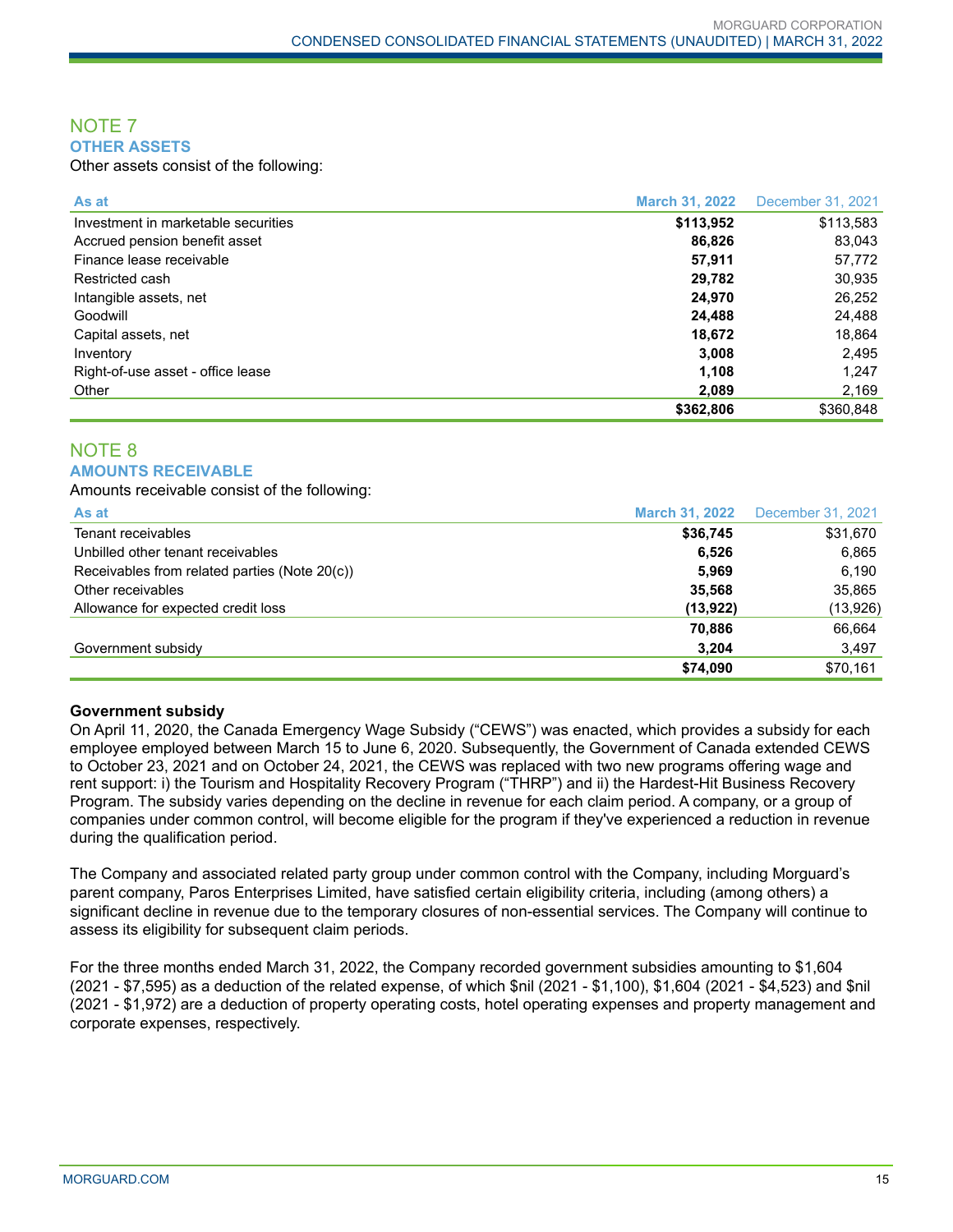#### NOTE 9 **MORTGAGES PAYABLE**

Mortgages payable consist of the following:

| As at                                                               | <b>March 31, 2022</b> | December 31, 2021 |
|---------------------------------------------------------------------|-----------------------|-------------------|
| Mortgages payable                                                   | \$4,607,875           | \$4,648,175       |
| Mark-to-market adjustments, net                                     | 4,252                 | 4,747             |
| Deferred financing costs                                            | (23, 495)             | (24, 954)         |
|                                                                     | \$4,588,632           | \$4,627,968       |
| Current                                                             | \$930,610             | \$656,271         |
| Current - mortgages payable on real estate properties held for sale | 36.369                |                   |
| Non-current                                                         | 3,621,653             | 3,971,697         |
|                                                                     | \$4,588,632           | \$4,627,968       |
| Range of interest rates                                             | $2.03 - 7.64%$        | $2.03 - 7.08\%$   |
| Weighted average contractual interest rate                          | 3.39%                 | 3.39%             |
| Estimated fair value of mortgages payable                           | \$4,515,079           | \$4,769,113       |

As at March 31, 2022, approximately 93% of the Company's real estate and hotel properties, and related rental revenue, have been pledged as collateral for the mortgages payable.

The aggregate principal repayments and balances maturing of the mortgages payable as at March 31, 2022, together with the weighted average contractual interest rate on debt maturing in the next five years and thereafter, are as follows:

|                          | <b>Principal</b><br><b>Instalment</b><br><b>Repayments</b> | <b>Balances</b><br><b>Maturing</b> | <b>Total</b> | <b>Weighted</b><br><b>Average</b><br><b>Contractual</b><br><b>Interest Rate</b> |
|--------------------------|------------------------------------------------------------|------------------------------------|--------------|---------------------------------------------------------------------------------|
| 2022 (remainder of year) | \$97,868                                                   | \$515.170                          | \$613,038    | 3.67%                                                                           |
| 2023                     | 104.955                                                    | 731.520                            | 836.475      | 3.59%                                                                           |
| 2024                     | 92,263                                                     | 557,487                            | 649.750      | 3.34%                                                                           |
| 2025                     | 76.926                                                     | 472.468                            | 549.394      | 3.12%                                                                           |
| 2026                     | 58.413                                                     | 380,608                            | 439.021      | 3.31%                                                                           |
| Thereafter               | 187.528                                                    | 1,332,669                          | 1,520,197    | 3.31%                                                                           |
|                          | \$617,953                                                  | \$3,989,922                        | \$4,607,875  | 3.39%                                                                           |

Mortgages payable on real estate properties held for sale are secured by income producing properties that the Company intends to sell rather than hold on a long-term basis and meet the criteria established in IFRS 5 for separate classification (Note 4). As at March 31, 2022, mortgages payable includes two mortgages (including unamortized deferred finance costs) classified as current amounting to \$36,369.

The Company's first mortgages are registered against specific real estate assets and hotel properties. As at March 31, 2022, mortgages payable mature between 2022 and 2058 and have a weighted average term to maturity of 4.4 years (December 31, 2021 - 4.6 years) and approximately 94% of the Company's mortgages have fixed interest rates.

Some of the Company's mortgages payable require it to maintain annual debt service coverage ratios and/or debt to equity ratios and/or debt to appraised value ratios and arrange for capital expenditures in accordance with predetermined limits. As at March 31, 2022, the Company was not in compliance with one (December 31, 2021 - two) debt ratio covenant affecting one (December 31, 2021 - two) mortgage loan secured by a hotel property amounting to \$10,125 (December 31, 2021 - \$39,795). Subsequent to March 31, 2022, the Company repaid the mortgage loan in breach of its debt ratio covenant in connection with the disposal of the hotel property. The Company's mortgage loan in breach of its debt ratio covenant is contractually scheduled to mature within one year and is included in the current portion of mortgages payable.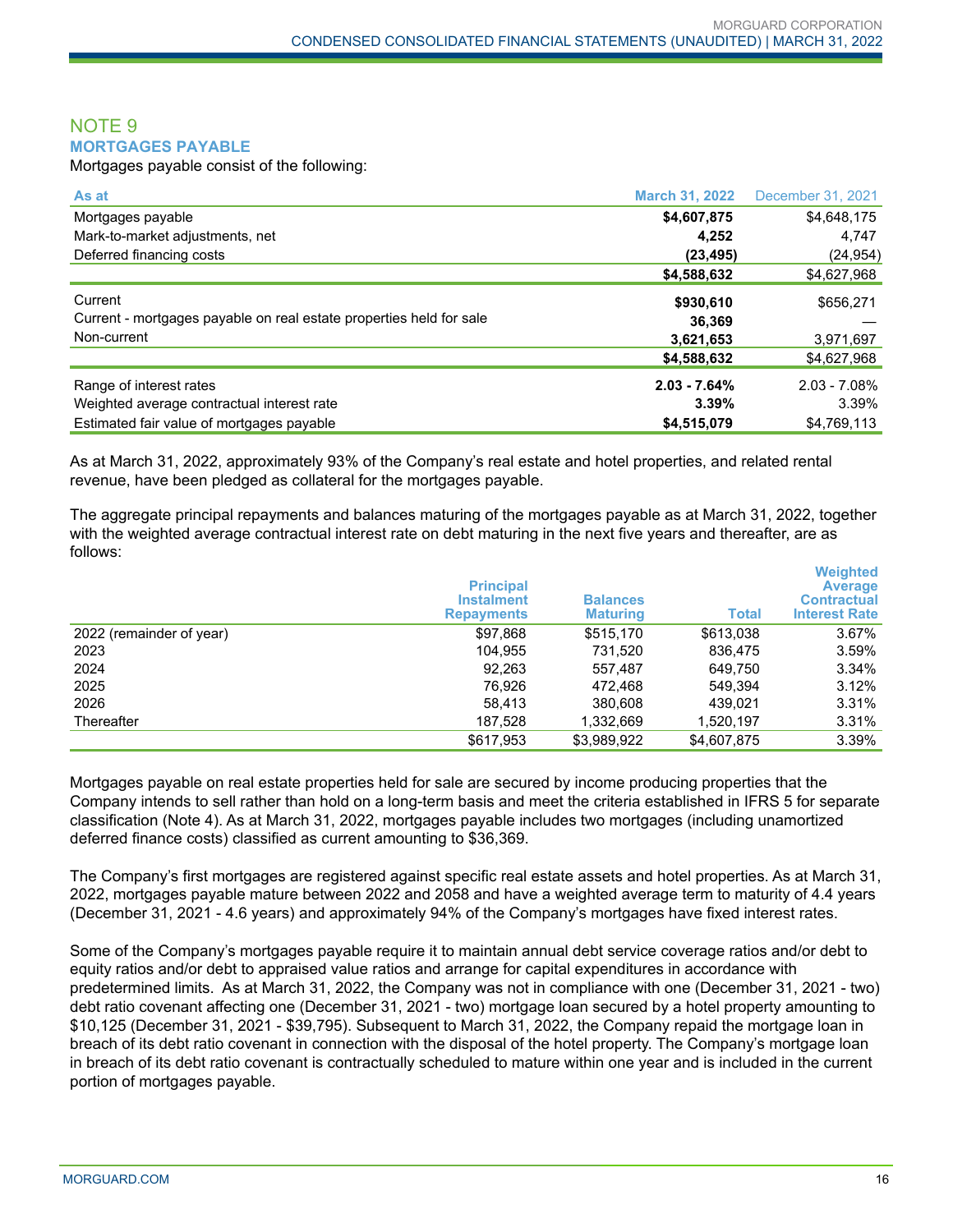#### NOTE 10 **DEBENTURES PAYABLE**

The Company's debentures consist of the following:

| As at                  | <b>March 31, 2022</b> | December 31, 2021 |
|------------------------|-----------------------|-------------------|
| Unsecured debentures   | \$823,495             | \$823,256         |
| Convertible debentures | 174.582               | 171,893           |
|                        | \$998,077             | \$995,149         |
| Current                | \$283,540             | \$199,830         |
| Non-current            | 714.537               | 795.319           |
|                        | \$998,077             | \$995,149         |

#### **(a) Unsecured debentures**

The Company's senior unsecured debentures ("Unsecured Debentures") consist of the following:

| As at                                | <b>Maturity Date</b> | <b>Coupon</b><br><b>Interest Rate</b> | <b>March 31, 2022</b> | December 31, 2021 |
|--------------------------------------|----------------------|---------------------------------------|-----------------------|-------------------|
| Series C senior unsecured debentures | September 15, 2022   | 4.333%                                | \$200,000             | \$200,000         |
| Series E senior unsecured debentures | January 25, 2024     | 4.715%                                | 225,000               | 225,000           |
| Series F senior unsecured debentures | November 27, 2024    | 4.204%                                | 225,000               | 225,000           |
| Series G senior unsecured debentures | September 28, 2023   | 4.402%                                | 175,000               | 175,000           |
| Unamortized financing costs          |                      |                                       | (1, 505)              | (1,744)           |
|                                      |                      |                                       | \$823,495             | \$823,256         |
| Current                              |                      |                                       | \$199,890             | \$199,830         |
| Non-current                          |                      |                                       | 623,605               | 623,426           |
|                                      |                      |                                       | \$823,495             | \$823,256         |

On September 15, 2017, the Company issued \$200,000 (net proceeds including issuance costs - \$198,800) of Series C senior unsecured debentures due on September 15, 2022. Interest on the Series C senior unsecured debentures is payable semi-annually, not in advance, on March 15 and September 15 of each year. The Company has the option to redeem the Series C senior unsecured debentures at a redemption price equal to the greater of the Canada Yield Price or par plus any accrued and unpaid interest. The Canada Yield Price is defined as the amount that would return a yield on investment for the remaining term to maturity equal to the Canada Bond Yield with an equal term to maturity plus a spread of 0.635%.

On May 14, 2018, the Company issued \$200,000 (net proceeds including issuance costs - \$198,805) of Series D senior unsecured debentures due on May 14, 2021. On May 14, 2021, the Series D unsecured debentures were fully repaid on maturity.

On January 25, 2019, the Company issued \$225,000 (net proceeds including issuance costs - \$223,575) of Series E senior unsecured debentures due on January 25, 2024. Interest on the Series E senior unsecured debentures is payable semi-annually, not in advance, on January 25 and July 25 of each year. Paros Enterprises Limited, a related party, acquired \$12,500 aggregate principal amount of the Series E senior unsecured debentures. The Company has the option to redeem the Series E senior unsecured debentures at a redemption price equal to the greater of the Canada Yield Price or par plus any accrued and unpaid interest. The Canada Yield Price is defined as the amount that would return a yield on investment for the remaining term to maturity equal to the Canada Bond Yield with an equal term to maturity plus a spread of 0.70%.

On November 27, 2019, the Company issued \$225,000 (net proceeds including issuance costs - \$224,000) of Series F senior unsecured debentures due on November 27, 2024. Interest on the Series F senior unsecured debentures is payable semi-annually, not in advance, on May 27 and November 27 of each year. The Company has the option to redeem the Series F senior unsecured debentures at a redemption price equal to the greater of the Canada Yield Price or par plus any accrued and unpaid interest. The Canada Yield Price is defined as the amount that would return a yield on investment for the remaining term to maturity equal to the Canada Bond Yield with an equal term to maturity plus a spread of 0.675%.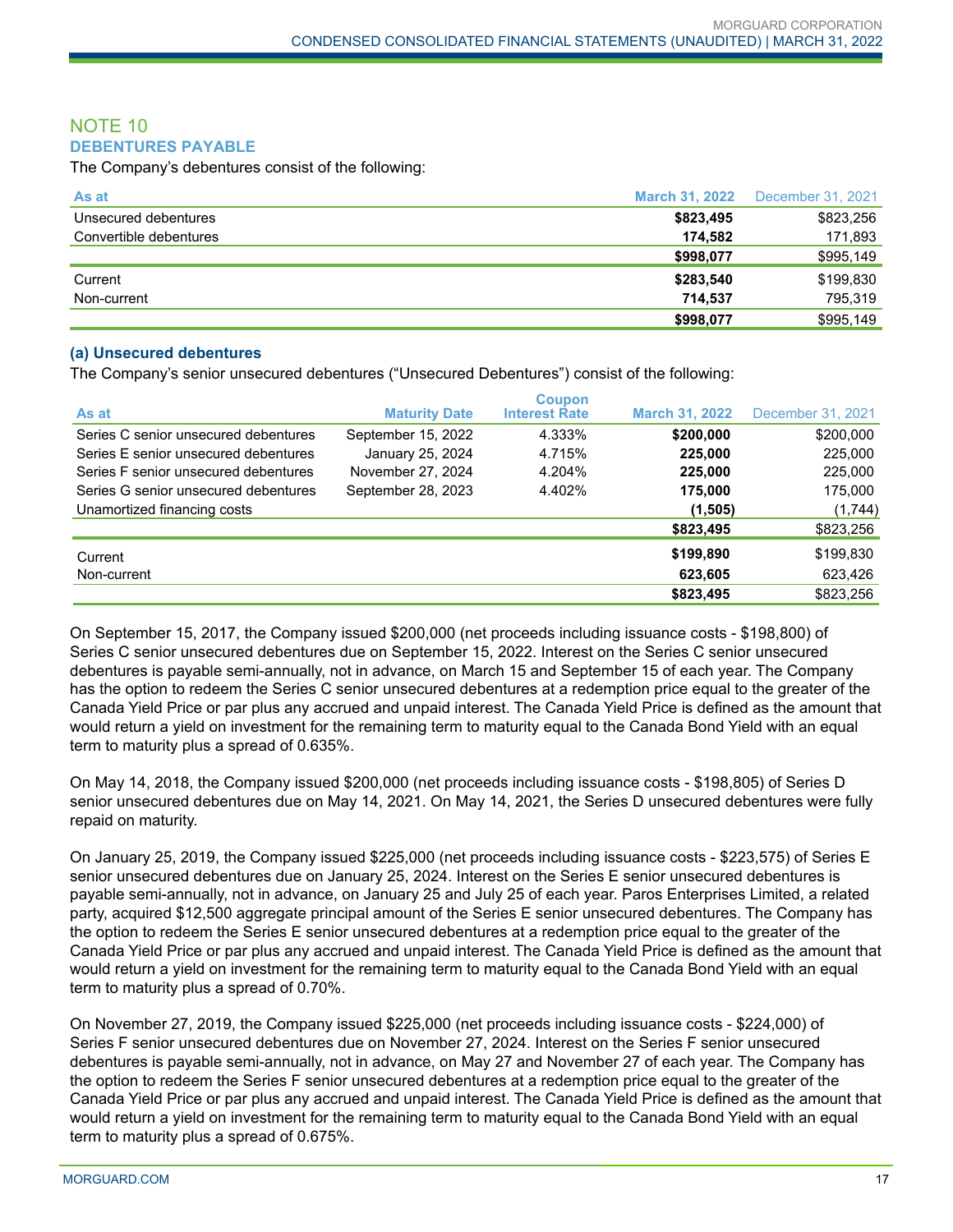On September 28, 2020, the Company issued \$175,000 (net proceeds including issuance costs - \$174,303) of Series G senior unsecured debentures due on September 28, 2023. Interest on the Series G senior unsecured debentures is payable semi-annually, not in advance, on March 28 and September 28 of each year. The Company has the option to redeem the Series G senior unsecured debentures at a redemption price equal to the greater of the Canada Yield Price or par plus any accrued and unpaid interest. The Canada Yield Price is defined as the amount that would return a yield on investment for the remaining term to maturity equal to the Canada Bond Yield with an equal term to maturity plus a spread of 1.03%.

For the three months ended March 31, 2022, interest on the Unsecured Debentures of \$8,985 (2021 - \$10,999) is included in interest expense (Note 17).

#### **(b) Convertible debentures**

Convertible debentures consist of the following:

| As at                                    | <b>Maturity Date</b> | <b>Conversion Interest</b><br><b>Price</b> | <b>Coupon</b><br><b>Rate</b> | <b>Principal</b> | <b>Principal</b><br><b>Owned</b><br>by the<br><b>Balance Company</b> | 2022      | March 31, December 31,<br>2021 |
|------------------------------------------|----------------------|--------------------------------------------|------------------------------|------------------|----------------------------------------------------------------------|-----------|--------------------------------|
| Morguard REIT                            | December 31, 2026    | \$7.80                                     | 5.25%                        | \$159,000        | \$60,000                                                             | \$90,932  | \$90,574                       |
| Morguard Residential REIT <sup>(1)</sup> | March 31, 2023       | \$20.20                                    | 4.50%                        | \$85,500         | \$5,000                                                              | 83,650    | 81,319                         |
|                                          |                      |                                            |                              |                  |                                                                      | \$174,582 | \$171,893                      |
| Current                                  |                      |                                            |                              |                  |                                                                      | \$83,650  | \$—                            |
| Non-current                              |                      |                                            |                              |                  |                                                                      | 90.932    | 171,893                        |
|                                          |                      |                                            |                              |                  |                                                                      | \$174,582 | \$171,893                      |

 $<sup>(1)</sup>$  As at March 31, 2022, the liability includes the fair value of the conversion option of \$4,178 (December 31, 2021 - \$2,028).</sup>

#### **Morguard REIT**

On December 7, 2021, Morguard REIT issued \$150,000 principal amount of 5.25% convertible unsecured subordinated debentures maturing on December 31, 2026. On December 13, 2021, an additional principal amount of \$9,000 was issued pursuant to the exercise of the over-allotment option. Interest is payable semi-annually, not in advance, on June 30 and December 31 of each year, commencing on June 30, 2022. The underwriter's commission and other issue costs attributable to the debentures in the amount of \$4,213 has been capitalized and is being amortized over the term to maturity. The convertible debentures, with the exception of \$4,213, the value assigned to the holder's conversion option, have been recorded as debt on the consolidated balance sheets. Morguard owns \$60,000 aggregate principal amount of the 5.25% convertible unsecured subordinated debentures.

On December 30, 2016, Morguard REIT issued \$175,000 principal amount of 4.50% convertible unsecured subordinated debentures, and incurred issue costs of \$5,137 for net proceeds of \$169,863. On December 17, 2021, the convertible debentures were fully repaid, including the \$60,000 aggregate principal amount of the 4.50% convertible unsecured subordinated debentures owned by Morguard.

#### **Morguard Residential REIT**

On February 13, 2018, Morguard Residential REIT issued \$75,000 principal amount of 4.50% convertible unsecured subordinated debentures maturing on March 31, 2023. On February 21, 2018, an additional principal amount of \$10,500 was issued pursuant to the exercise of the over-allotment option. Interest is payable semi-annually, not in advance, on March 31 and September 30 of each year. The underwriter's commission and other issue costs attributable to the debentures in the amount of \$3,375 has been capitalized and is being amortized over the term to maturity. Morguard owns \$5,000 aggregate principal amount of the 4.50% convertible unsecured subordinated debentures.

For the three months ended March 31, 2022, interest on convertible debentures net of accretion of \$2,347 (2021 - \$2,431) is included in interest expense (Note 17).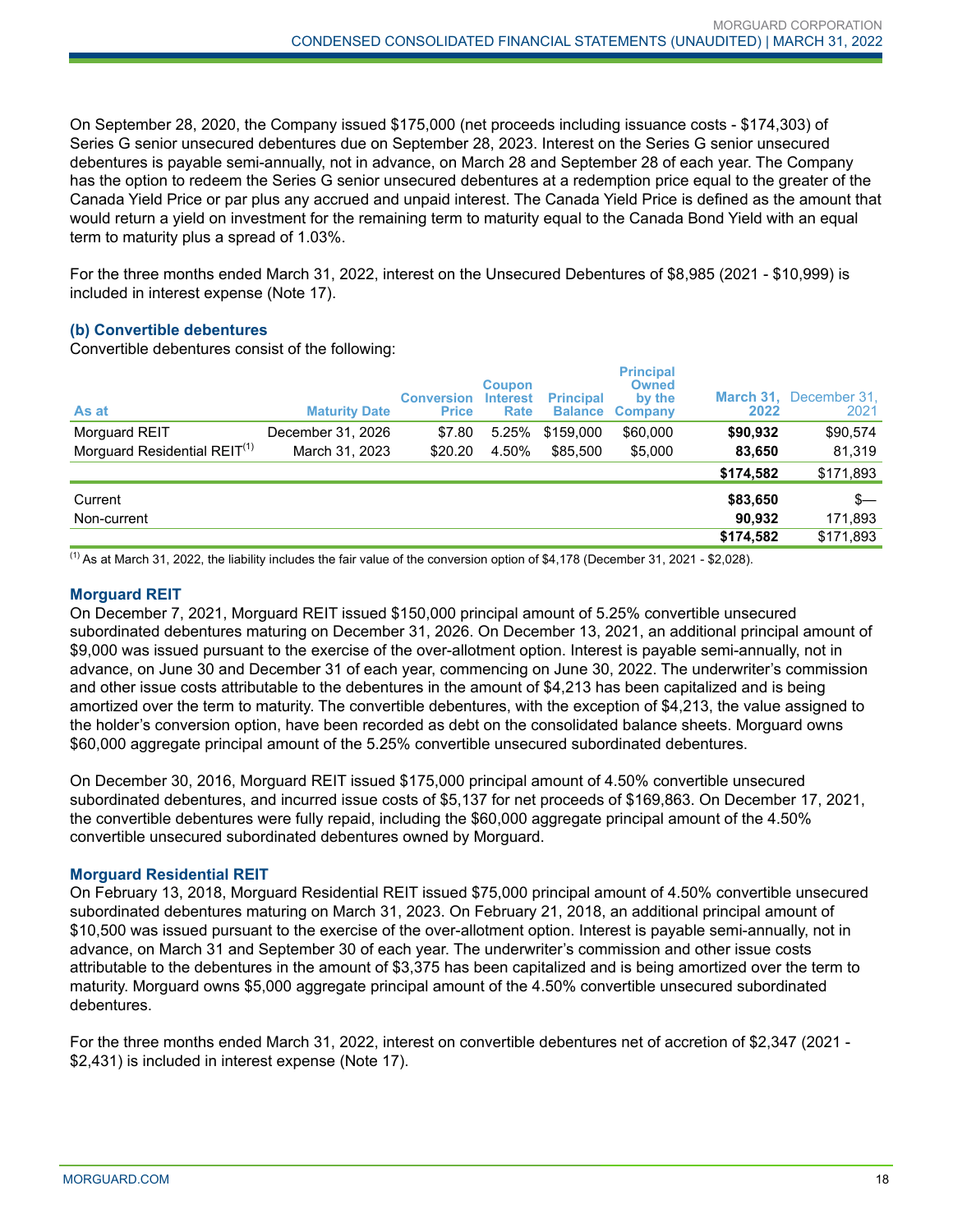#### NOTE 11 **MORGUARD RESIDENTIAL REIT UNITS**

The units issued by Morguard Residential REIT that are not held by the Company are classified as equity on Morguard Residential REIT's balance sheet but are classified as a liability on the Company's consolidated balance sheets. Morguard Residential REIT units are redeemable at any time, in whole or in part, on demand by the holders. Upon receipt of the redemption notice by Morguard Residential REIT, all rights to and under the units tendered for redemption shall be surrendered, and the holder shall be entitled to receive a price per unit equal to the lesser of: (i) 90% of the market price of the units on the principal exchange market on which the units are listed or quoted for trading during the 10 consecutive trading days ending immediately prior to the date on which the units were surrendered for redemption; or (ii) 100% of the closing market price on the principal exchange market on which the units are listed or quoted for trading on the redemption date.

As at March 31, 2022, the Company valued the non-controlling interest in the Morguard Residential REIT units at \$549,429 (December 31, 2021 - \$496,024) and classified the units as a liability on the consolidated balance sheets. Due to the change in the market value of the units and the distributions paid to external unitholders, the Company recorded a fair value loss for the three months ended March 31, 2022 of \$58,649 (2021 - gain of \$5,206), in the consolidated statements of income (Note 18).

The components of the fair value gain (loss) on Morguard Residential REIT units are as follows:

| For the three months ended March 31                       | 2022          | 2021     |
|-----------------------------------------------------------|---------------|----------|
| Fair value gain (loss) on Morguard Residential REIT units | $($ \$53,204) | \$10.643 |
| Distributions to external unitholders (Note 3)            | (5.445)       | (5, 437) |
| Fair value gain (loss) on Morguard Residential REIT units | ( \$58,649)   | \$5,206  |

# NOTE 12

#### **LEASE LIABILITIES**

The following table presents the change in the balance of lease liabilities:

| As at                                   | <b>March 31, 2022</b> | December 31, 2021 |
|-----------------------------------------|-----------------------|-------------------|
| Balance, beginning of period            | \$168,265             | \$164,255         |
| Interest on lease liabilities (Note 17) | 2,405                 | 9,617             |
| Payments                                | (2,781)               | (11, 373)         |
| Additions                               |                       | 5,878             |
| Foreign exchange gain                   | (214)                 | (112)             |
| Balance, end of period                  | \$167,675             | \$168,265         |
| Current (Note 13)                       | \$1,633               | \$1,734           |
| Non-current                             | 166,042               | 166,531           |
|                                         | \$167,675             | \$168.265         |

Future minimum lease payments under lease liabilities are as follows:

| As at                                   |            | <b>March 31, 2022</b> December 31, 2021 |
|-----------------------------------------|------------|-----------------------------------------|
| Within 12 months                        | \$11,172   | \$11,306                                |
| 2 to 5 years                            | 43.460     | 43,546                                  |
| Over 5 years                            | 355.291    | 357,982                                 |
| Total minimum lease payments            | \$409,923  | \$412,834                               |
| Less: future interest costs             | (242, 248) | (244, 569)                              |
| Present value of minimum lease payments | \$167,675  | \$168,265                               |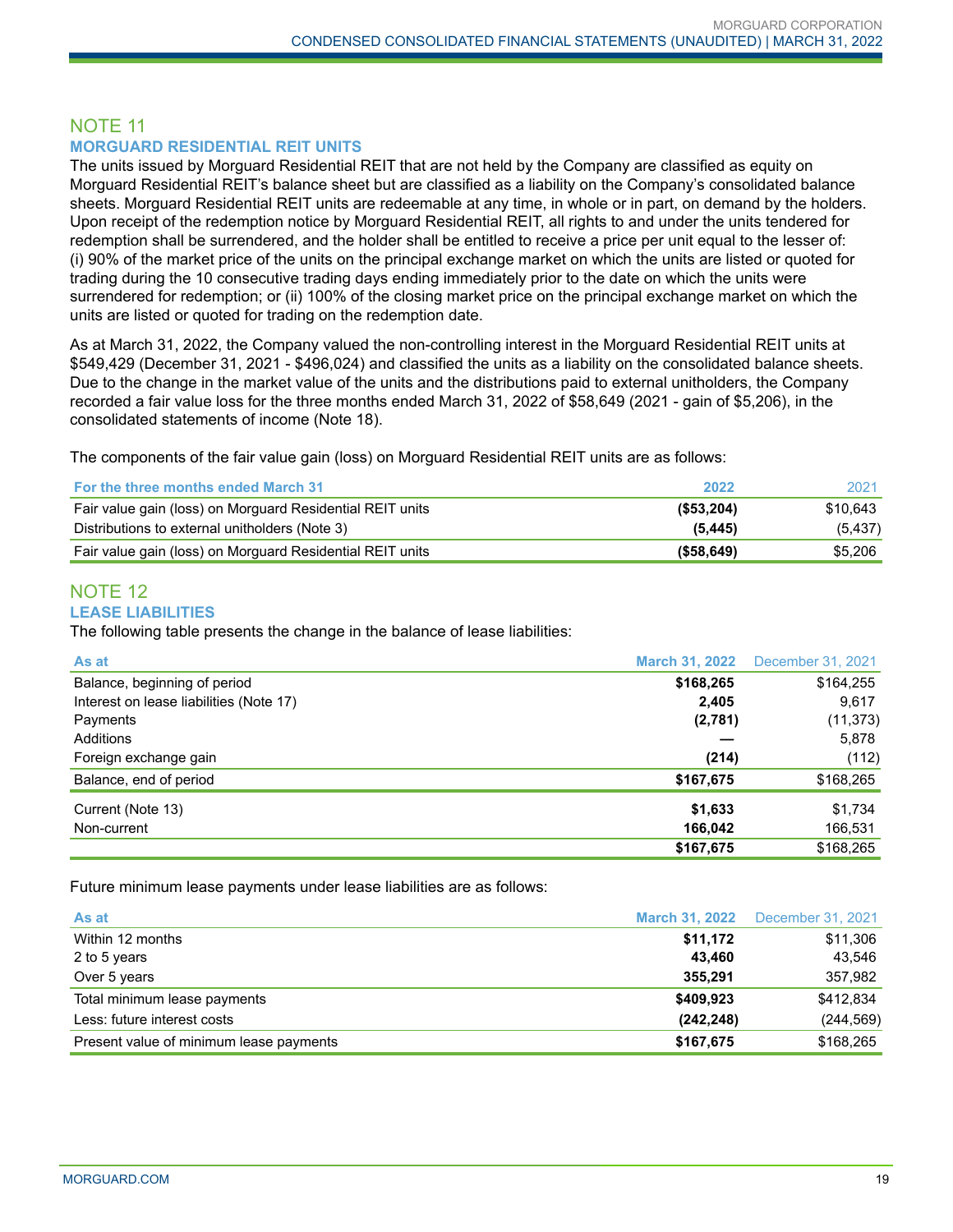### NOTE 13 **ACCOUNTS PAYABLE AND ACCRUED LIABILITIES**

Accounts payable and accrued liabilities consist of the following:

| As at                                        | <b>March 31, 2022</b> | December 31, 2021 |
|----------------------------------------------|-----------------------|-------------------|
| Accounts payable and accrued liabilities     | \$219,344             | \$189,987         |
| Tenant deposits                              | 28.547                | 28,209            |
| Stock appreciation rights ("SARs") liability | 11.231                | 12.923            |
| Income taxes payable                         |                       | 5,161             |
| Lease liability (Note 12)                    | 1,633                 | 1,734             |
| Other                                        | 3,031                 | 2.295             |
|                                              | \$263,786             | \$240,309         |

#### NOTE 14 **BANK INDEBTEDNESS**

As at March 31, 2022, and December 31, 2021, the Company has operating lines of credit totalling \$493,500, the majority of which can be borrowed in either Canadian or United States dollars and are subject to floating interest rates based on bankers' acceptance. As at March 31, 2022, the maximum amount that can be borrowed on the operating lines of credit is \$399,441 (December 31, 2021 - \$403,026), which includes deducting issued letters of credit in the amount of \$8,833 (December 31, 2021 - \$8,856) related to these facilities. The Company's investments in Morguard REIT and Morguard Residential REIT, marketable securities, amounts receivable, inventory, capital assets and a fixed-charge security on specific properties have been pledged as collateral on these operating lines of credit. As at March 31, 2022, the Company had borrowed \$9,907 (December 31, 2021 - \$8,039) on its operating lines of credit.

The bank credit agreements include certain restrictive undertakings by the Company. As at March 31, 2022, the Company is in compliance with all undertakings.

#### NOTE 15 **SHAREHOLDERS' EQUITY**

#### **(a) Share Capital Authorized**

Unlimited common shares, no par value. Unlimited preference shares, no par value, issuable in series.

|                                                      | <b>Number</b> |               |
|------------------------------------------------------|---------------|---------------|
| <b>Issued and Fully Paid Common Shares</b>           | (000s)        | <b>Amount</b> |
| Balance, December 31, 2020                           | 11.109        | \$100.942     |
| Common shares repurchased through the Company's NCIB | (9)           | (81)          |
| Dividend reinvestment plan                           |               | 68            |
| Balance, December 31, 2021                           | 11.101        | \$100.929     |
| Dividend reinvestment plan                           |               |               |
| <b>Balance, March 31, 2022</b>                       | 11.101        | \$100,936     |

On September 17, 2021, the Company obtained the approval of the TSX under its normal course issuer bid ("NCIB") to purchase up to 555,024 common shares, being approximately 5% of the issued and outstanding common shares, and the program expires on September 21, 2022. The daily repurchase restriction for the common shares is 2,088. During the three months ended March 31, 2022, there were no repurchases of shares under the Company's NCIB plan.

Total dividends declared during the year ended March 31, 2022, amounted to \$1,665, or \$0.15 per common share (2021 - \$1,665, or \$0.15 per common share). On May 3, 2022, the Company declared a common share dividend of \$0.15 per common share to be paid in the second quarter of 2022.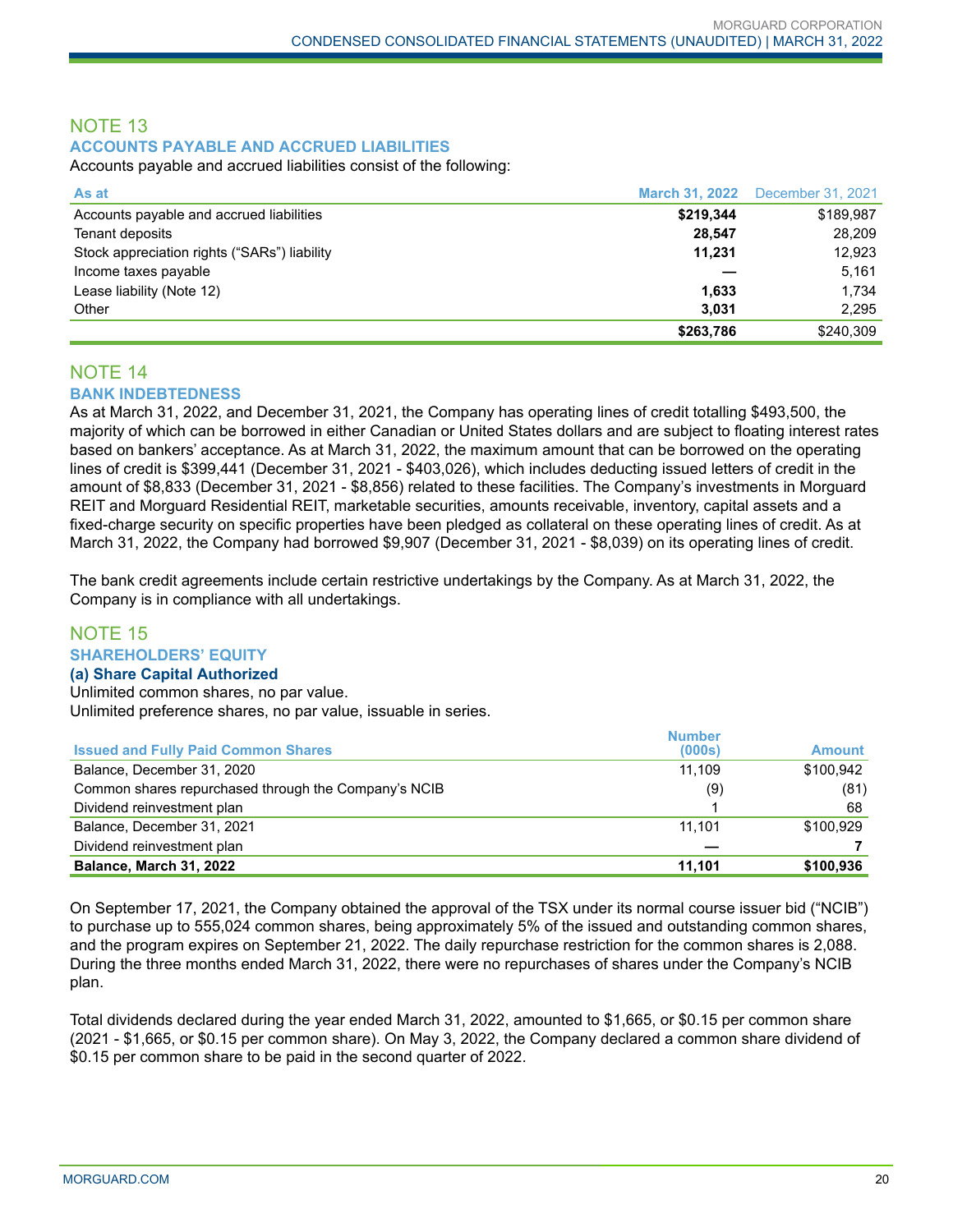#### **(b) Stock Appreciation Rights Plan**

**As at March 31, 2022**

The SARs granted vest equally over 10 years subject to restrictions.

| Total                |                       | 535,000       | (113,500)       | (91, 500)        | 330,000            |
|----------------------|-----------------------|---------------|-----------------|------------------|--------------------|
| November 8, 2018     | \$184.00              | 10,000        |                 |                  | 10,000             |
| August 8, 2018       | \$168.00              | 20,000        |                 |                  | 20,000             |
| May 18, 2018         | \$163.59              | 125,000       |                 | (5,000)          | 120,000            |
| January 11, 2017     | \$179.95              | 90.000        | (1,500)         | (8,500)          | 80,000             |
| May 13, 2015         | \$153.82              | 10,000        |                 |                  | 10,000             |
| May 13, 2014         | \$137.90              | 25,000        | (2,000)         | (8,000)          | 15,000             |
| November 2, 2010     | \$43.39               | 55,000        | (6,500)         | (8,500)          | 40,000             |
| March 20, 2008       | \$30.74               | 200,000       | (103,500)       | (61,500)         | 35,000             |
| <b>Date of Grant</b> | <b>Exercise Price</b> | <b>Issued</b> | <b>Redeemed</b> | <b>Cancelled</b> | <b>Outstanding</b> |
| As at March 31, 2022 |                       |               |                 |                  |                    |

During the three months ended March 31, 2022, the Company recorded a fair value adjustment to increase compensation expense of \$450 (2021 - \$456). The fair value adjustment is included in property management and corporate expenses in the consolidated statements of income, and the liability is classified as accounts payable and accrued liabilities (Note 13).

The fair value for the SARs was calculated using the Black-Scholes option pricing model. In determining the fair value of the SARs, management is required to make assumptions that could have a material impact on the valuation. The following are the assumptions that were used in determining the fair value as at March 31, 2022: a dividend yield of 0.44% (2021 - 0.51%), expected volatility of approximately 30.43% (2021 - 29.96%) and the 10-year Bank of Canada Bond Yield of 2.43% (2021 - 1.55%).

#### **(c) Accumulated Other Comprehensive Income**

As at March 31, 2022, and December 31, 2021, accumulated other comprehensive income consists of the following amounts:

| <b>As at</b>                                    | <b>March 31, 2022</b> | December 31, 2021 |
|-------------------------------------------------|-----------------------|-------------------|
| Actuarial gain on defined benefit pension plans | \$53.543              | \$50.689          |
| Unrealized foreign currency translation gain    | 104.259               | 129.264           |
|                                                 | \$157.802             | \$179,953         |

#### NOTE 16

#### **REVENUE**

The components of revenue from real estate properties are as follows:

| <b>For the three months ended March 31</b> | 2022      | 2021      |
|--------------------------------------------|-----------|-----------|
| Rental income                              | \$124,658 | \$118.247 |
| Realty taxes and insurance                 | 35.710    | 34.604    |
| Common area maintenance recoveries         | 24.817    | 20.229    |
| Property management and ancillary income   | 37.408    | 38.284    |
|                                            | \$222,593 | \$211,364 |

#### The components of revenue from hotel properties are as follows:

| <b>For the three months ended March 31</b> | 2022     | 2021     |
|--------------------------------------------|----------|----------|
| Room revenue                               | \$22.343 | \$16,493 |
| Other hotel revenue                        | 5.708    | 5,655    |
|                                            | \$28.051 | \$22,148 |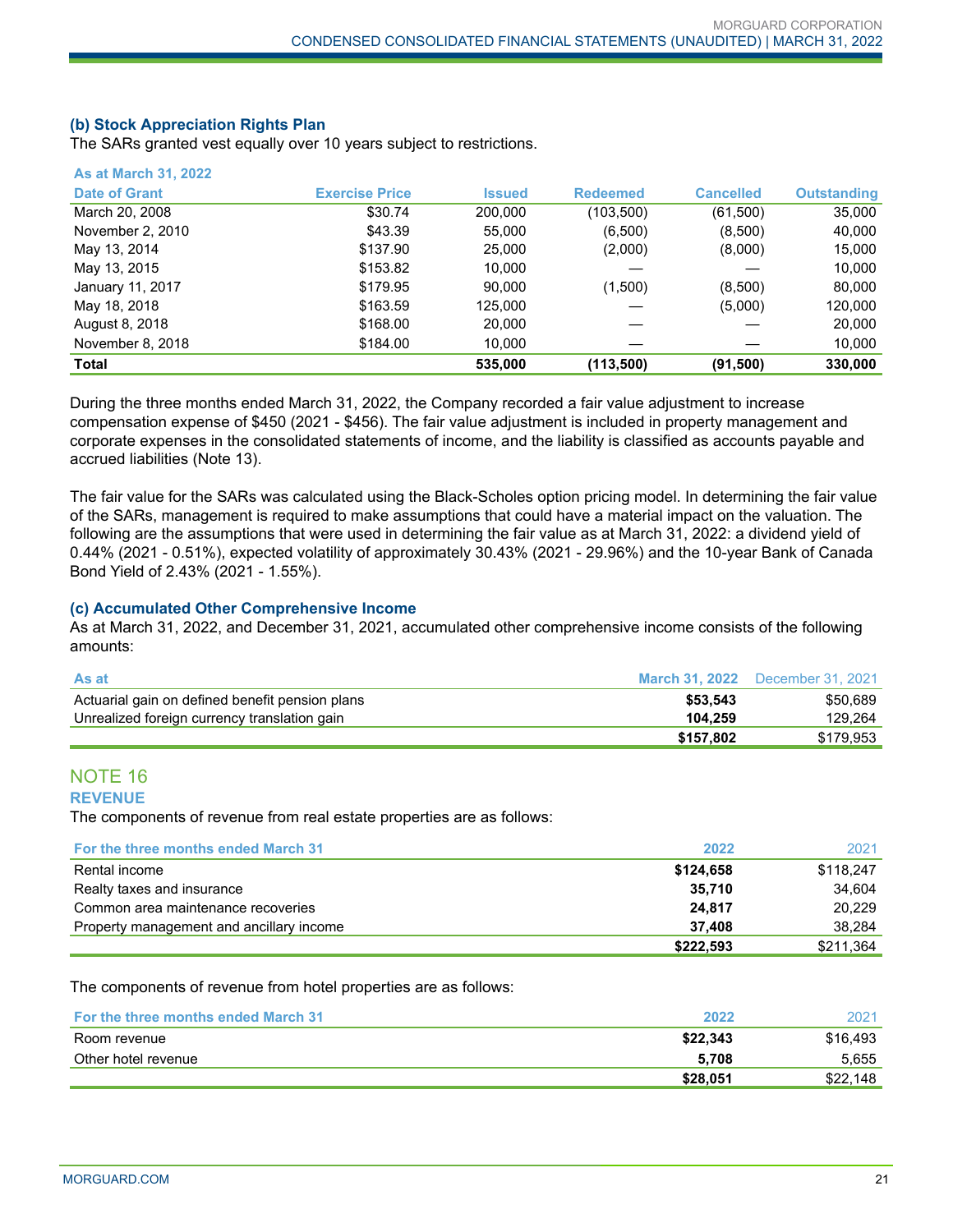The components of management and advisory fees are as follows:

| <b>For the three months ended March 31</b> | 2022     | 2021     |
|--------------------------------------------|----------|----------|
| Property and asset management fees         | \$8.557  | \$8.573  |
| Other fees                                 | 1.705    | 1.553    |
|                                            | \$10.262 | \$10.126 |

# NOTE 17 **INTEREST EXPENSE**

The components of interest expense are as follows:

| For the three months ended March 31                          | 2022     | 2021     |
|--------------------------------------------------------------|----------|----------|
| Interest on mortgages                                        | \$39,400 | \$38,021 |
| Interest on debentures payable, net of accretion (Note 10)   | 11,332   | 13,430   |
| Interest on bank indebtedness                                | 182      | 844      |
| Interest on loans payable and other                          | 9        | 282      |
| Interest on lease liabilities (Note 12)                      | 2,405    | 2,336    |
| Amortization of mark-to-market adjustments on mortgages, net | (495)    | (760)    |
| Amortization of deferred financing costs                     | 2,125    | 1,971    |
|                                                              | 54,958   | 56,124   |
| Less: Interest capitalized to properties under development   | (74)     | (158)    |
|                                                              | \$54,884 | \$55,966 |

# NOTE 18

#### **FAIR VALUE GAIN, NET**

The components of fair value gain are as follows:

| For the three months ended March 31                                                 | 2022      | 2021     |
|-------------------------------------------------------------------------------------|-----------|----------|
| Fair value gain on real estate properties, net (Note 4)                             | \$342.169 | \$31,329 |
| Financial assets (liabilities):                                                     |           |          |
| Fair value gain (loss) on conversion option of MRG convertible debentures (Note 10) | (2, 150)  | 423      |
| Fair value gain (loss) on MRG units (Note 11)                                       | (58, 649) | 5.206    |
| Fair value loss on other real estate fund investments (Note 6(b))                   | (2, 278)  | (6,895)  |
| Fair value gain on investment in marketable securities                              | 920       | 8,863    |
| Total fair value gain, net                                                          | \$280,012 | \$38,926 |

# NOTE 19

**OTHER INCOME** 

The components of other income are as follows:

| <b>For the three months ended March 31</b> | 2022    | 2021       |
|--------------------------------------------|---------|------------|
| Foreign exchange loss                      | (\$29)  | $($ \$465) |
| Other income                               | 2.135   | 2.489      |
|                                            | \$2.106 | \$2.024    |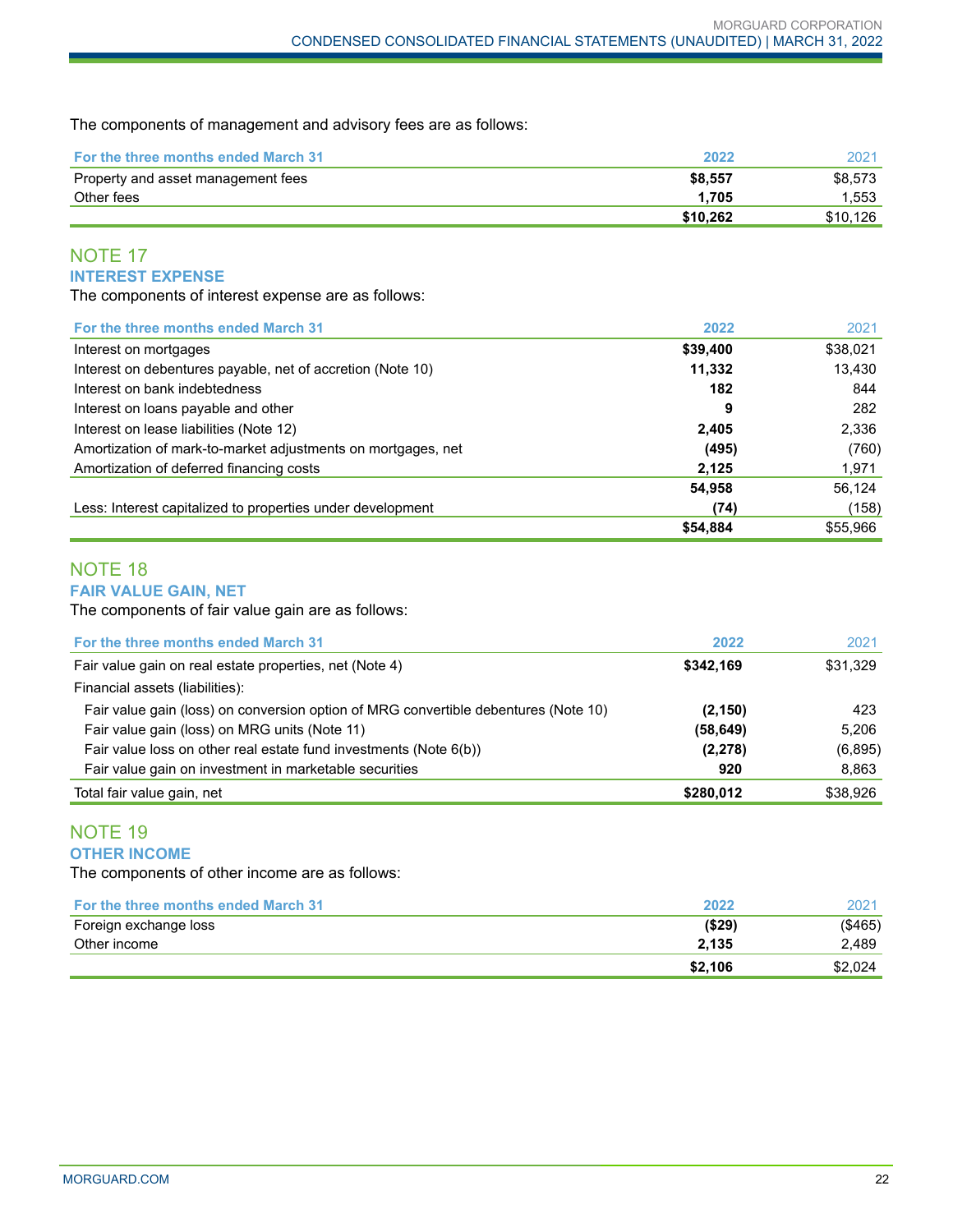#### NOTE 20 **RELATED PARTY TRANSACTIONS**

In addition to the related party transactions disclosed in Notes 6 and 10(a), related party transactions also include the following:

#### **(a) Paros Enterprises Limited ("Paros")**

Paros is the majority shareholder and ultimate parent of the Company. Paros is owned by the Company's Chairman and Chief Executive Officer, Mr. K. Rai Sahi. As at March 31, 2022, the Company has a demand loan agreement with Paros that provides for the Company to borrow up to \$50,000 (December 31, 2021 - \$50,000). The total loan payable as at March 31, 2022 was \$nil (December 31, 2021 - \$nil). During the three months ended March 31, 2022, the Company incurred net interest expense of \$nil (2021 - \$33).

#### **(b) TWC Enterprises Limited ("TWC")**

The Company provides TWC with managerial and consulting services for its business and the business of its subsidiaries. Mr. K. Rai Sahi is Chairman and Chief Executive Officer and the majority shareholder of TWC through his personal holding companies, which include Paros. Pursuant to contractual agreements between the Company and TWC, for the three months ended March 31, 2022, the Company received a management fee of \$319 (2021 - \$319), and paid rent and operating expenses of \$158 (2021 - \$152).

The Company has a revolving demand loan agreement with TWC that provides for either party to borrow up to \$50,000 at either the prime rate or the bankers' acceptance rate plus applicable stamping fees. The total loan payable as at March 31, 2022 was \$nil (December 31, 2021 - \$nil). During the three months ended March 31, 2022, the Company paid net interest of \$nil (2021 - \$86).

#### **(c) Share/unit Purchase and Other Loans**

As at March 31, 2022, share/unit purchase and other loans to officers and employees of the Company and its subsidiaries of \$5,969 (December 31, 2021 - \$6,190) are outstanding. The loans are collateralized by their common shares of the Company, units of Morguard REIT and units of Morguard Residential REIT and are interest-bearing computed at the Canadian prime interest rate and are due on January 13, 2026. Other loans are secured against the underlying asset. The loans are classified as amounts receivable in the consolidated balance sheets. As at March 31, 2022, the fair market value of the common shares/units held as collateral is \$71,173.

# NOTE 21 **INCOME TAXES**

#### **(a) Tax Provision**

For the three months ended March 31, 2022, the Company recorded income tax expense of \$63,450 (2021 - \$39,735).

#### **(b) Unrecognized Deductible Temporary Differences**

As at March 31, 2022, the Company's U.S. subsidiaries have total net operating losses of approximately US\$34,481 (December 31, 2021 - US\$69,363) of which no deferred tax assets were recognized as it is not probable that taxable income will be available against which the deductible temporary difference can be utilized. The net operating losses expire in varying years commencing 2030. The recognition of previously unrecognized tax losses relates to the classification of real estate properties held for sale (Note 4) as it is probable that taxable income will be available against which the losses will be utilized.

As at March 31, 2022, the Company's Canadian subsidiaries have total net operating losses of approximately \$263,104 (December 31, 2021 - \$257,782) of which no deferred tax assets were recognized as it is not probable that taxable income will be available against which they can be utilized. These losses expire in various years commencing 2022. The Company has other Canadian temporary differences for which no deferred tax asset was recognized for approximately \$80,818 (December 31, 2021 - \$82,926). These other temporary differences have no expiration date.

#### **(c) Recognized Deductible Temporary Differences**

As at March 31, 2022, the Company's U.S. subsidiaries have total net operating losses of US\$61,792 (December 31, 2021 - US\$33,066) of which deferred tax assets were recognized, comprising US\$28,931 (December 31, 2021 - \$nil) that will expire in various years commencing in 2032 and US\$32,861 (December 31, 2021 - \$33,066) that can be carried forward indefinitely.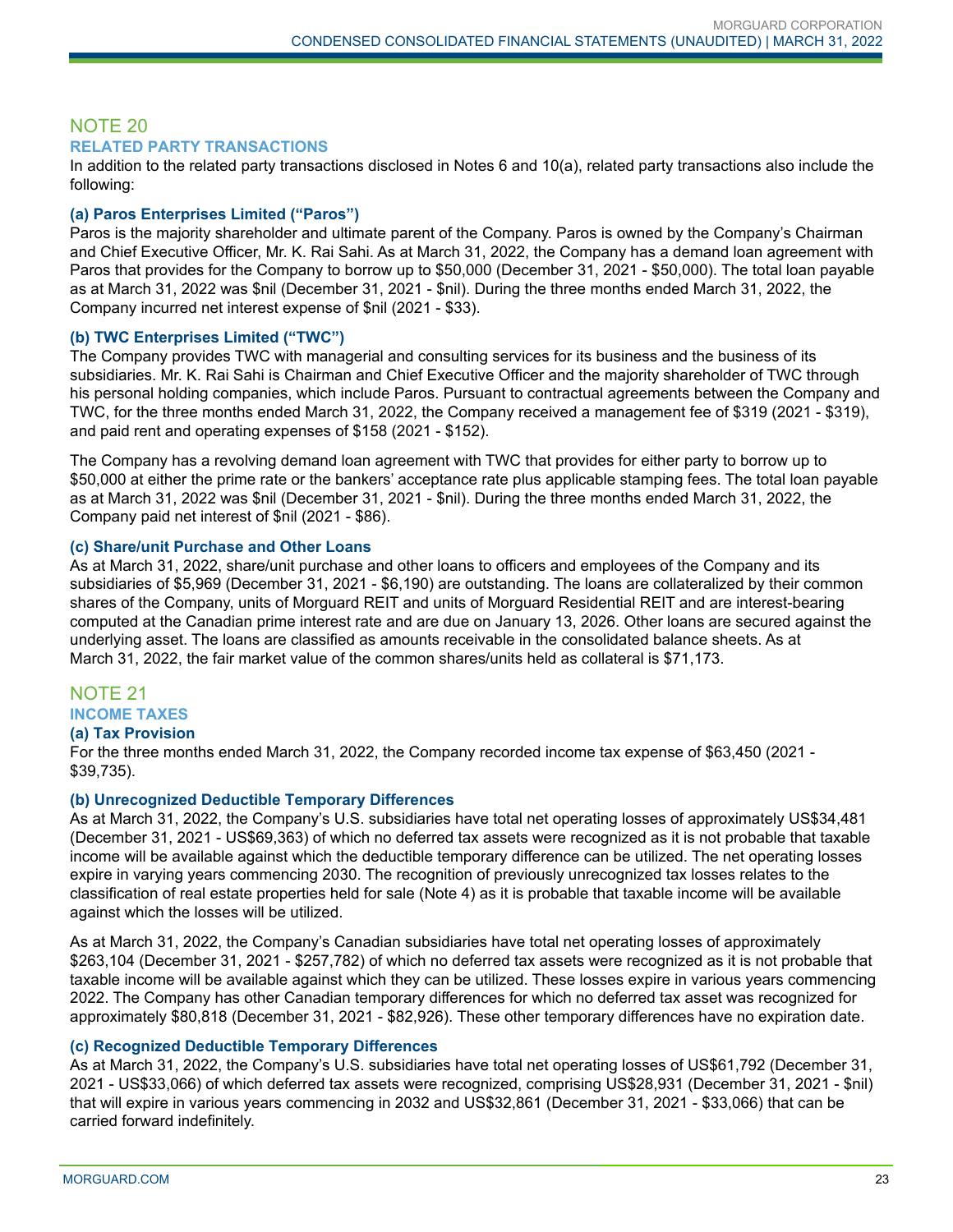As at March 31, 2022, the Company's U.S. subsidiaries have total unutilized interest expense deductions of US\$20,292 (December 31, 2021 - US\$13,943) of which deferred tax assets were recognized.

#### NOTE 22 **NET INCOME PER COMMON SHARE**

| <b>For the three months ended March 31</b>      | 2022      | 2021     |
|-------------------------------------------------|-----------|----------|
| Net income attributable to common shareholders  | \$206.269 | \$15,155 |
| Weighted average number of common shares        |           |          |
| outstanding (000s) - basic and diluted          | 11.101    | 11.101   |
| Net income per common share - basic and diluted | \$18.58   | \$1.37   |

#### NOTE 23 **CONSOLIDATED STATEMENTS OF CASH FLOWS (a) Items Not Affecting Cash**

| For the three months ended March 31                                                 | 2022        | 2021      |
|-------------------------------------------------------------------------------------|-------------|-----------|
| Fair value loss (gain) on real estate properties, net                               | (\$306,583) | \$526     |
| Fair value loss (gain) on conversion option of MRG convertible debentures (Note 18) | 2,150       | (423)     |
| Fair value loss (gain) on MRG units (Note 11)                                       | 53,204      | (10, 643) |
| Fair value loss on other real estate investment funds (Note 18)                     | 2,278       | 6,895     |
| Fair value gain on investment in marketable securities (Note 18)                    | (920)       | (8,863)   |
| Equity income from investments                                                      | (802)       | (429)     |
| Amortization of hotel properties and other                                          | 6,745       | 8,358     |
| Amortization of deferred financing costs (Note 17)                                  | 2,125       | 1,971     |
| Amortization of mark-to-market adjustments on mortgages, net (Note 17)              | (495)       | (760)     |
| Amortization of tenant incentive                                                    | 1,279       | 463       |
| Stepped rent - adjustment for straight-line method                                  | 1,211       | (1,726)   |
| Deferred income taxes                                                               | 62,899      | 38,903    |
| Accretion of convertible debentures                                                 | 178         | 267       |
|                                                                                     | (\$176,731) | \$34,539  |

#### **(b) Net Change in Operating Assets and Liabilities**

| <b>For the three months ended March 31</b>     | 2022         | 2021       |
|------------------------------------------------|--------------|------------|
| Amounts receivable                             | ( \$3,540)   | (\$10,265) |
| Prepaid expenses and other                     | (32,018)     | (11,038)   |
| Accounts payable and accrued liabilities       | (10.334)     | 9.842      |
| Net change in operating assets and liabilities | ( \$45, 892) | (\$11,461) |

#### **(c) Supplemental Cash Flow Information**

| <b>For the three months ended March 31</b> | 2022     | 2021     |
|--------------------------------------------|----------|----------|
| Interest paid                              | \$58,813 | \$54.954 |
| Interest received                          | 514      | 150      |
| Income taxes paid                          | 9.085    | 3.934    |

During the three months ended March 31, 2022, the Company issued non-cash dividends under the distribution reinvestment plan of \$7 (2021 - \$23).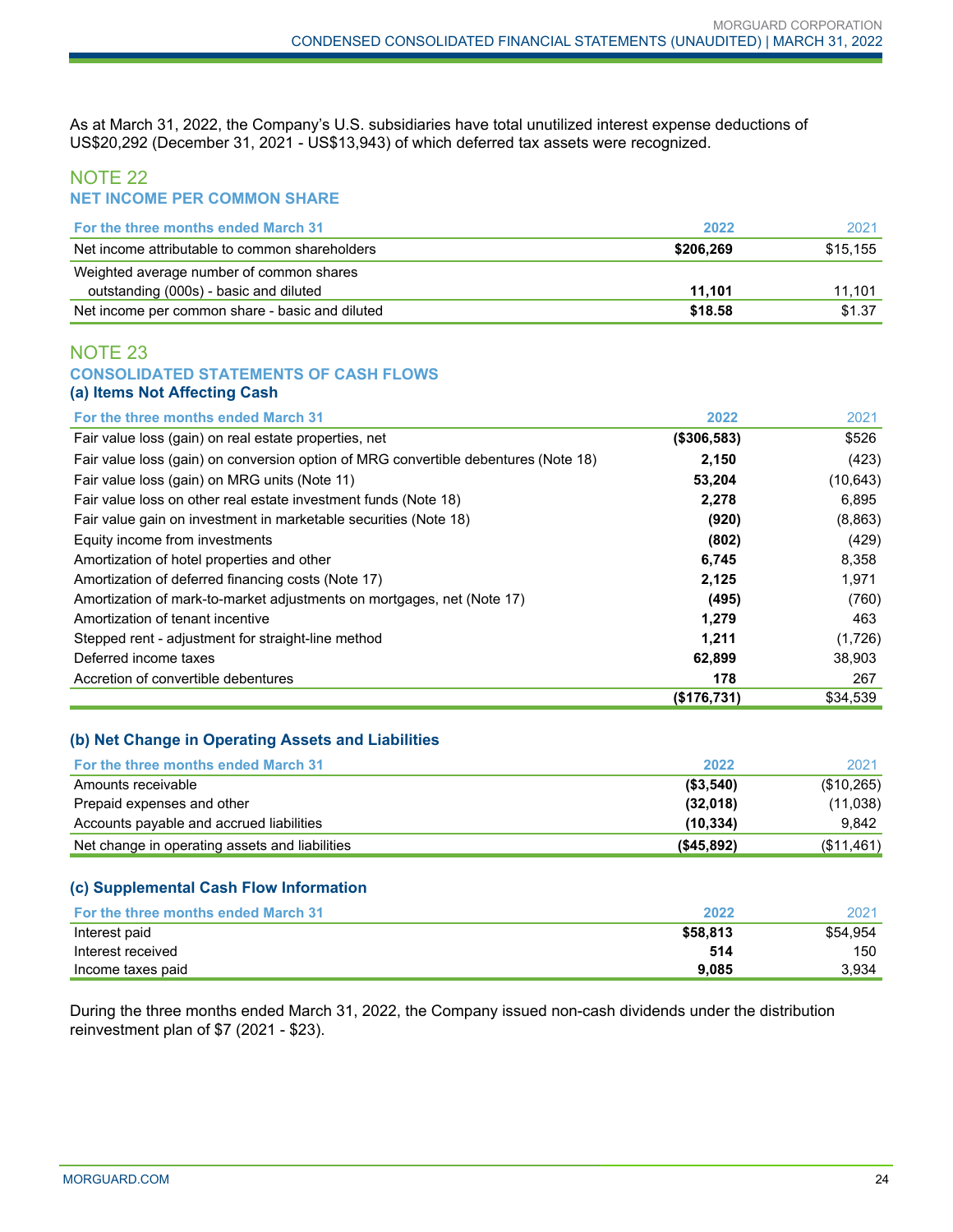#### **(d) Reconciliation of Liabilities Arising from Financing Activities**

The following provides a reconciliation of liabilities arising from financing activities:

|                              | <b>Mortgages</b><br>payable | Unsecured<br><b>debentures</b> | <b>Convertible</b><br>debentures | Lease<br>liabilities | <b>Bank</b><br><i>indebtedness</i> | <b>Total</b> |
|------------------------------|-----------------------------|--------------------------------|----------------------------------|----------------------|------------------------------------|--------------|
| Balance, beginning of period | \$4,627,968                 | \$823,256                      | \$171.893                        | \$168,265            | \$8,039                            | \$5,799,421  |
| Repayments                   | (33, 380)                   |                                |                                  | (376)                | (4, 383)                           | (38, 139)    |
| New financing, net           | 95.405                      |                                |                                  |                      | 6,251                              | 101,656      |
| Lump-sum repayments          | (79, 371)                   |                                |                                  |                      |                                    | (79, 371)    |
| Non-cash changes             | 1.030                       | 239                            | 2,689                            |                      |                                    | 3.958        |
| Foreign exchange             | (23,020)                    |                                |                                  | (214)                |                                    | (23, 234)    |
| Balance, March 31, 2022      | \$4,588,632                 | \$823,495                      | \$174.582                        | \$167.675            | \$9.907                            | \$5,764,291  |

#### NOTE 24 **CONTINGENCIES**

The Company is contingently liable with respect to litigation, claims and environmental matters that arise from time to time, including those that could result in mandatory damages or other relief, which could result in significant expenditures. While the final outcome of these matters cannot be predicted with certainty, in the opinion of management, any uninsured liability that may arise from such contingencies would not have a material adverse effect on the financial position or results of operations of the Company. Any settlement of claims in excess of amounts recorded will be charged to operations as and when such determination is made.

## NOTE 25

#### **MANAGEMENT OF CAPITAL**

Refer to the Company's annual audited consolidated financial statements as at and for the year ended December 31, 2021, for an explanation of the Company's capital management policy.

The total managed capital for the Company as at March 31, 2022, and December 31, 2021, is summarized below:

| As at                                     | <b>March 31, 2022</b> | December 31, 2021 |
|-------------------------------------------|-----------------------|-------------------|
| Mortgages payable, principal balance      | \$4,607,875           | \$4,648,175       |
| Unsecured Debentures, principal balance   | 825.000               | 825.000           |
| Convertible debentures, principal balance | 179.500               | 179,500           |
| <b>Bank indebtedness</b>                  | 9.907                 | 8.039             |
| Lease liabilities                         | 167.675               | 168.265           |
| Shareholders' equity                      | 3,814,636             | 3,632,176         |
|                                           | \$9,604,593           | \$9,461,155       |

The Company monitors its capital structure based on an interest coverage ratio and a debt to gross book value ratio. These ratios are used by the Company to manage an acceptable level of leverage and are calculated in accordance with the terms of the specific agreements with creditors and are not considered measures in accordance with IFRS, nor is there an equivalent IFRS measure.

The Company's Unsecured Debentures contain covenants that are calculated on a non-consolidated basis, which represents the Company's consolidated results prepared in accordance with IFRS as shown on the Company's most recently published annual audited consolidated financial statements, adjusted, as required, to account for the Company's public entity investments in Morguard Residential REIT and Morguard REIT using the equity method. The covenants that the Company must maintain are a non-consolidated interest coverage ratio above 1.65 times, a nonconsolidated debt to gross book value ratio not to exceed 65% and a minimum non-consolidated equity requirement of at least \$300,000. If the Company does not meet these covenants, the Unsecured Debentures will become immediately due and payable unless the Company is able to remedy the default or obtain a waiver from debentureholders. The Company is in compliance with all Unsecured Debenture covenants.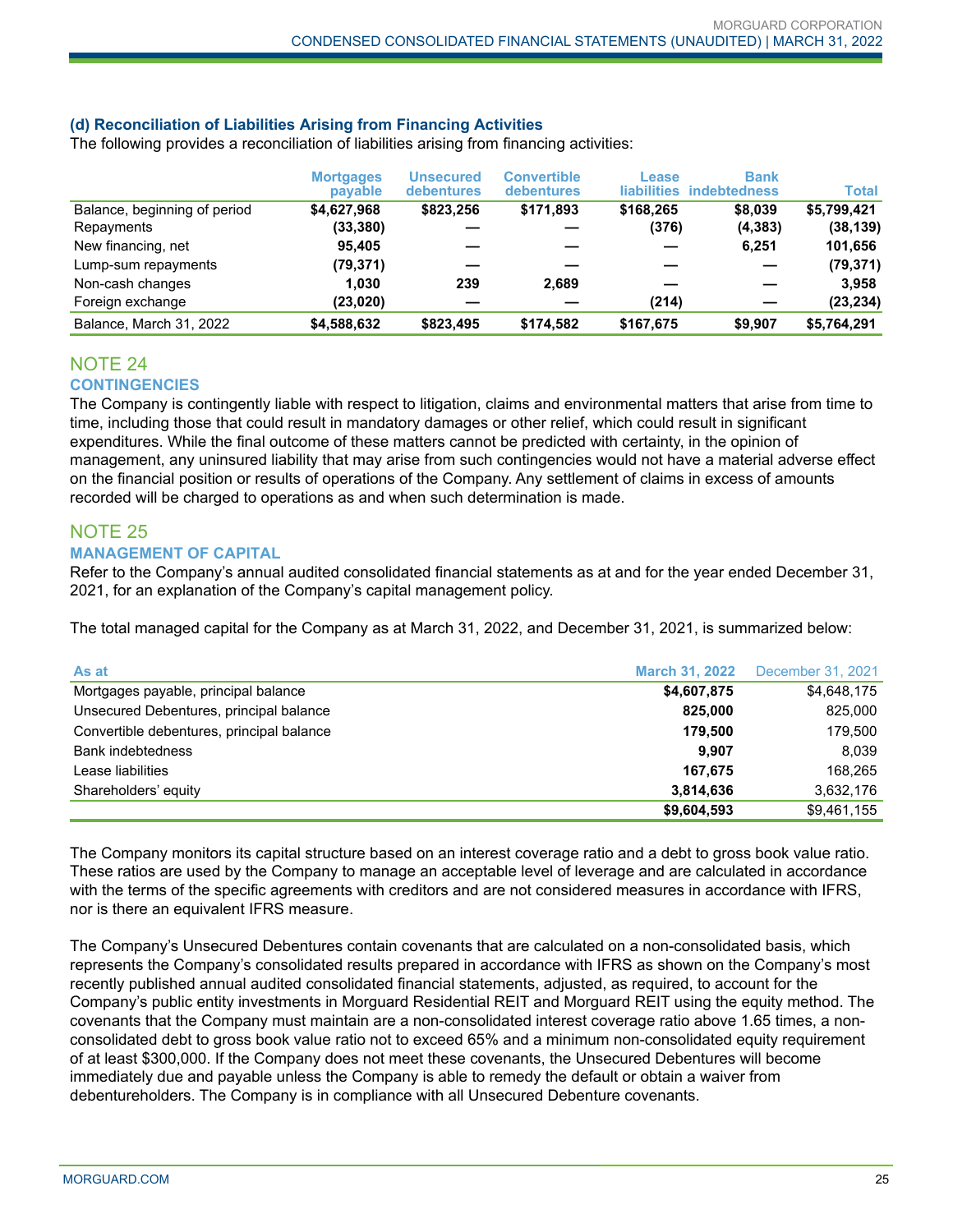# NOTE 26

#### **FINANCIAL INSTRUMENTS AND RISK MANAGEMENT**

Refer to the Company's annual audited consolidated financial statements as at and for the year ended December 31, 2021, for an explanation of the Company's risk management policy as it relates to financial instruments.

#### **Fair Value of Financial Assets and Financial Liabilities**

The fair values of cash, restricted cash, amounts receivable, accounts payable and accrued liabilities and bank indebtedness approximate their carrying values due to the short-term maturity of those instruments. The fair values of mortgages and loans receivable are based on the current market conditions for financing loans with similar terms and risks. The loans payable are reflected at fair value since they are based on a floating interest rate and reflect the terms of current market conditions.

Mortgages payable, Unsecured Debentures, convertible debentures, lease liabilities and finance lease receivable are carried at amortized cost using the effective interest rate method of amortization. The estimated fair values of longterm borrowings have been determined based on market information, where available, or by discounting future payments of interest and principal at estimated interest rates expected to be available to the Company.

The fair value of the mortgages payable has been determined by discounting the cash flows of these financial obligations using March 31, 2022, market rates for debts of similar terms (Level 2). Based on these assumptions, the fair value as at March 31, 2022, of the mortgages payable before deferred financing costs and mark-to-market adjustments is estimated at \$4,515,079 (December 31, 2021 - \$4,769,113), compared with the carrying value of \$4,607,875 (December 31, 2021 - \$4,648,175). The fair value of the mortgages payable varies from the carrying value due to fluctuations in interest rates since their issue.

The fair value of the Unsecured Debentures liability is based on its closing bid price (Level 1). As at March 31, 2022, the fair value of the Unsecured Debentures has been estimated at \$813,426 (December 31, 2021 - \$833,002) compared with the carrying value of \$825,000 (December 31, 2021 - \$825,000).

The fair value of the convertible debentures liability is based on their market trading prices (Level 1). As at March 31, 2022, the fair value of the convertible debentures before deferred financing costs has been estimated at \$179,959 (December 31, 2021 - \$180,769), compared with the carrying value of \$179,500 (December 31, 2021 - \$179,500).

The fair value of the finance lease receivable is determined by discounting the cash flows of the finance lease receivable using March 31, 2022, market rates for debt on similar terms (Level 3). Based on these assumptions, as at March 31, 2022, the fair value of the finance lease receivable has been estimated at \$57,911 (December 31, 2021 - \$57,772).

The fair value hierarchy of financial instruments and real estate properties measured at fair value in the consolidated balance sheets is as follows:

|                                                 |         | <b>March 31, 2022</b> |              |         | December 31, 2021 |              |  |
|-------------------------------------------------|---------|-----------------------|--------------|---------|-------------------|--------------|--|
| As at                                           | Level 1 | Level 2               | Level 3      | Level 1 | Level 2           | Level 3      |  |
| <b>Assets:</b>                                  |         |                       |              |         |                   |              |  |
| Real estate properties                          | s—      | $s-$                  | \$10,424,060 | $s-$    |                   | \$10,244,875 |  |
| Real estate properties held for sale            |         |                       | 124.174      |         |                   |              |  |
| Investments in marketable securities            | 113,952 |                       |              | 113,583 |                   |              |  |
| Investments in real estate funds                |         |                       | 78.564       |         |                   | 81.985       |  |
| <b>Financial liabilities:</b>                   |         |                       |              |         |                   |              |  |
| Morguard Residential REIT units                 |         | 549.429               |              |         | 496.024           |              |  |
| Conversion option on MRG convertible debentures |         | 4.178                 |              |         | 2.028             |              |  |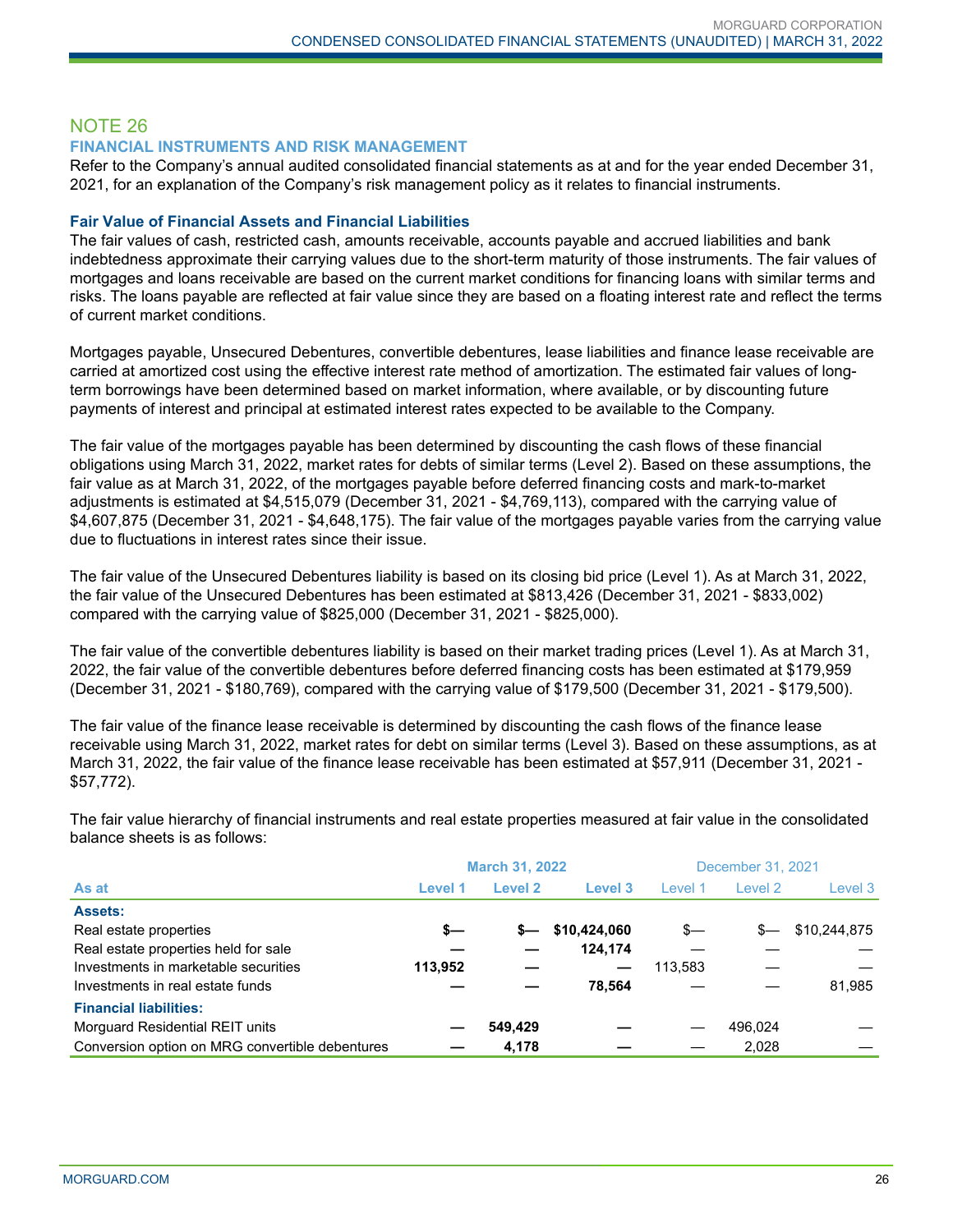# NOTE 27 **SEGMENTED INFORMATION**

#### **(a) Operating Segments**

The Company has the following five reportable segments after aggregation: (i) multi-suite residential, (ii) retail, (iii) office, (iv) industrial, and (v) hotel. The Company has applied judgment by aggregating its operating segments according to the nature of the property operations. Such judgment considers the nature of operations, types of customers and an expectation that operating segments within a reportable segment have similar long-term economic characteristics.

The following summary presents certain financial information regarding the Company's operating segments:

|                                                  | <b>Multi-suite</b> |               |               |                          |              |              |
|--------------------------------------------------|--------------------|---------------|---------------|--------------------------|--------------|--------------|
| For the three months ended March 31, 2022        | <b>Residential</b> | <b>Retail</b> |               | <b>Office Industrial</b> | <b>Hotel</b> | <b>Total</b> |
| Revenue from real estate/hotel properties        | \$101,562          | \$58,038      | \$59,675      | \$3,318                  | \$28,051     | \$250,644    |
| Property/hotel operating expenses                | (78,515)           | (34, 494)     | (28, 543)     | (1, 198)                 | (27, 803)    | (170, 553)   |
| <b>Net operating income</b>                      | \$23,047           | \$23,544      | \$31,132      | \$2,120                  | \$248        | \$80,091     |
|                                                  |                    |               |               |                          |              |              |
|                                                  | Multi-suite        |               |               |                          |              |              |
| For the three months ended March 31, 2021        | <b>Residential</b> | <b>Retail</b> | Office        | <b>Industrial</b>        | Hotel        | <b>Total</b> |
| Revenue from real estate/hotel properties        | \$92,866           | \$57,455      | \$58,057      | \$2,986                  | \$22,148     | \$233,512    |
| Property/hotel operating expenses                | (69, 976)          | (33, 229)     | (24, 538)     | (1,205)                  | (18,090)     | (147, 038)   |
| Net operating income                             | \$22,890           | \$24,226      | \$33,519      | \$1,781                  | \$4,058      | \$86,474     |
|                                                  |                    |               |               |                          |              |              |
|                                                  | <b>Multi-suite</b> |               |               |                          |              |              |
|                                                  | <b>Residential</b> | <b>Retail</b> |               | <b>Office Industrial</b> | <b>Hotel</b> | <b>Total</b> |
| <b>As at March 31, 2022</b>                      |                    |               |               |                          |              |              |
| Real estate/hotel properties                     | \$5,718,579        | \$2,266,010   | \$2,243,816   | \$195.655                | \$434.982    | \$10,859,042 |
| Mortgages payable                                | \$2,351,909        | \$927,844     | \$1,110,077   | \$19,179                 | \$143,254    | \$4,552,263  |
| For the three months ended March 31, 2022        |                    |               |               |                          |              |              |
| Additions to real estate/hotel properties        | \$5,603            | \$6,715       | \$3,083       | \$26                     | \$689        | \$16,116     |
| Fair value gain on real estate properties        | \$312,270          | \$6,105       | \$8,885       | \$14,909                 | \$—          | \$342,169    |
|                                                  | Multi-suite        |               |               |                          |              |              |
|                                                  | <b>Residential</b> | <b>Retail</b> | <b>Office</b> | <b>Industrial</b>        | Hotel        | Total        |
| As at December 31, 2021                          |                    |               |               |                          |              |              |
| Real estate/hotel properties                     | \$5,573,098        | \$2,258,025   | \$2,233,031   | \$180,721                | \$457,153    | \$10,702,028 |
| Mortgages payable                                | \$2,394,507        | \$936,788     | \$1,119,176   | \$19,320                 | \$158,177    | \$4,627,968  |
| For the three months ended March 31, 2021        |                    |               |               |                          |              |              |
| Additions to real estate/hotel properties        | \$6,862            | \$4,102       | \$774         | \$120                    | \$2,614      | \$14,472     |
| Fair value gain (loss) on real estate properties | \$42,882           | (\$1,984)     | (\$13,315)    | \$3,746                  | \$—          | \$31,329     |